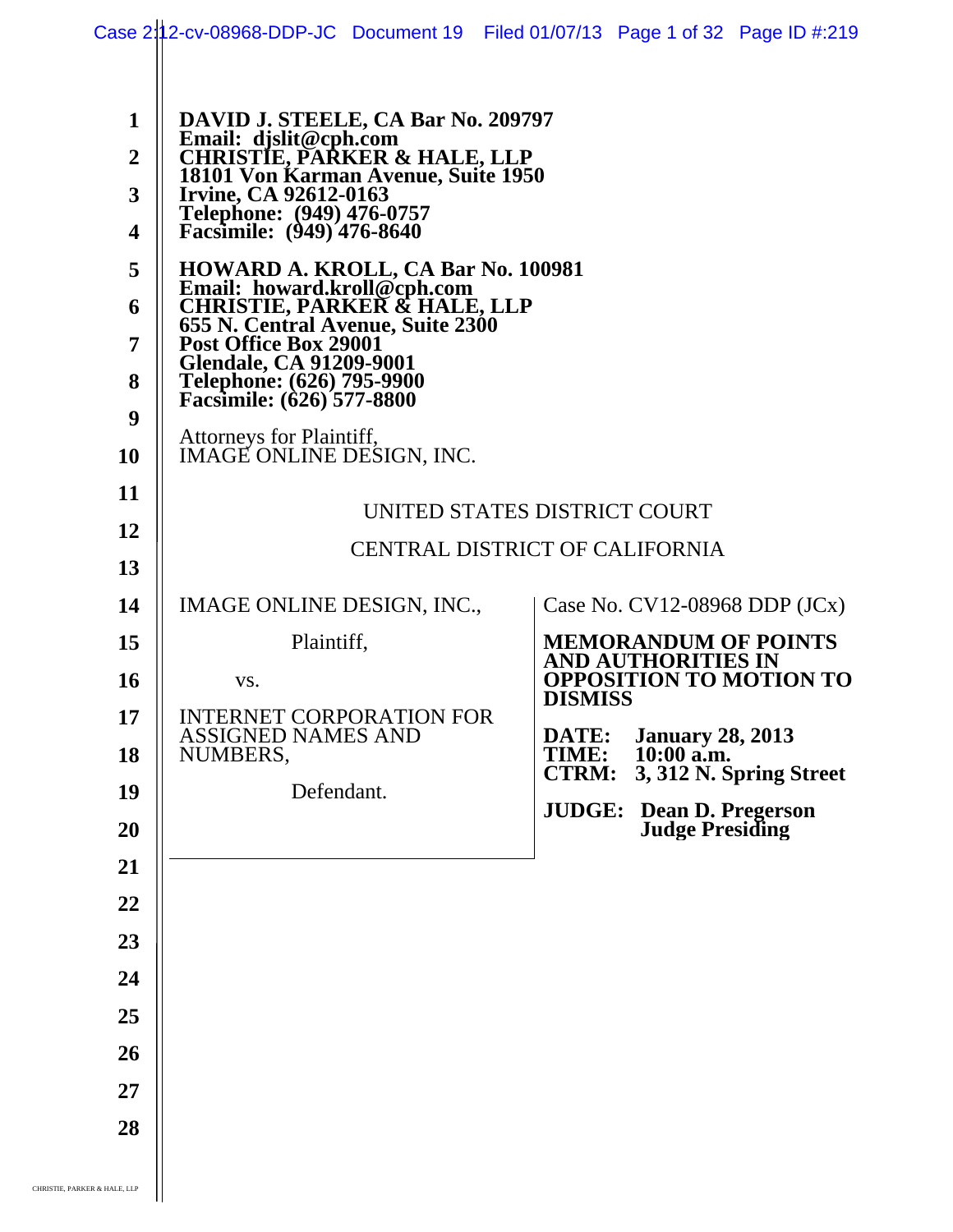|                                |                | Case 2:12-cv-08968-DDP-JC Document 19 Filed 01/07/13 Page 2 of 32 Page ID #:220                                                                                     |
|--------------------------------|----------------|---------------------------------------------------------------------------------------------------------------------------------------------------------------------|
|                                |                |                                                                                                                                                                     |
| $\mathbf{1}$<br>$\overline{2}$ |                | <b>TABLE OF CONTENTS</b><br><b>Page</b>                                                                                                                             |
| 3                              | $\mathbf{I}$ . |                                                                                                                                                                     |
| 4                              | II.            |                                                                                                                                                                     |
| 5                              |                | A.                                                                                                                                                                  |
| 6                              |                | The Release ICANN Relies On In Its Motion To Dismiss Is<br><b>B.</b>                                                                                                |
| 7                              |                |                                                                                                                                                                     |
| 8                              |                | $\mathsf{C}.$<br><b>ICANN</b> Breached Its Contract With <b>IOD</b> That <b>ICANN</b> Would                                                                         |
| 9                              |                | D.                                                                                                                                                                  |
| 10                             |                | Ε.                                                                                                                                                                  |
| 11                             |                | IOD's Claim For Trademark Infringement Under<br>15 U.S.C. §1114 Is Well Pled Because The Complained Of<br>Use Is Likely To Cause Confusion With IOD's .WEB Mark  15 |
| 12                             |                | IOD's Claim For Trademark Infringement (15 U.S.C. §1125)<br>F.                                                                                                      |
| 13                             |                |                                                                                                                                                                     |
| 14                             |                | 1.                                                                                                                                                                  |
| 15                             |                | The .WEB Mark Is Not A Generic Term For The Goods<br>2.                                                                                                             |
| 16<br>17                       |                | G.<br>IOD Has Properly Pled Its Claims For Intentional Interference<br>With Contracts And With Prospective Economic Advantage 23                                    |
| 18                             | Ш.             | 25                                                                                                                                                                  |
| 19                             |                |                                                                                                                                                                     |
| 20                             |                |                                                                                                                                                                     |
| 21                             |                |                                                                                                                                                                     |
| 22                             |                |                                                                                                                                                                     |
| 23                             |                |                                                                                                                                                                     |
| 24                             |                |                                                                                                                                                                     |
| 25                             |                |                                                                                                                                                                     |
| 26                             |                |                                                                                                                                                                     |
| 27                             |                |                                                                                                                                                                     |
| 28                             |                |                                                                                                                                                                     |
|                                |                | $-i-$                                                                                                                                                               |
| R & HALE, LLP                  |                |                                                                                                                                                                     |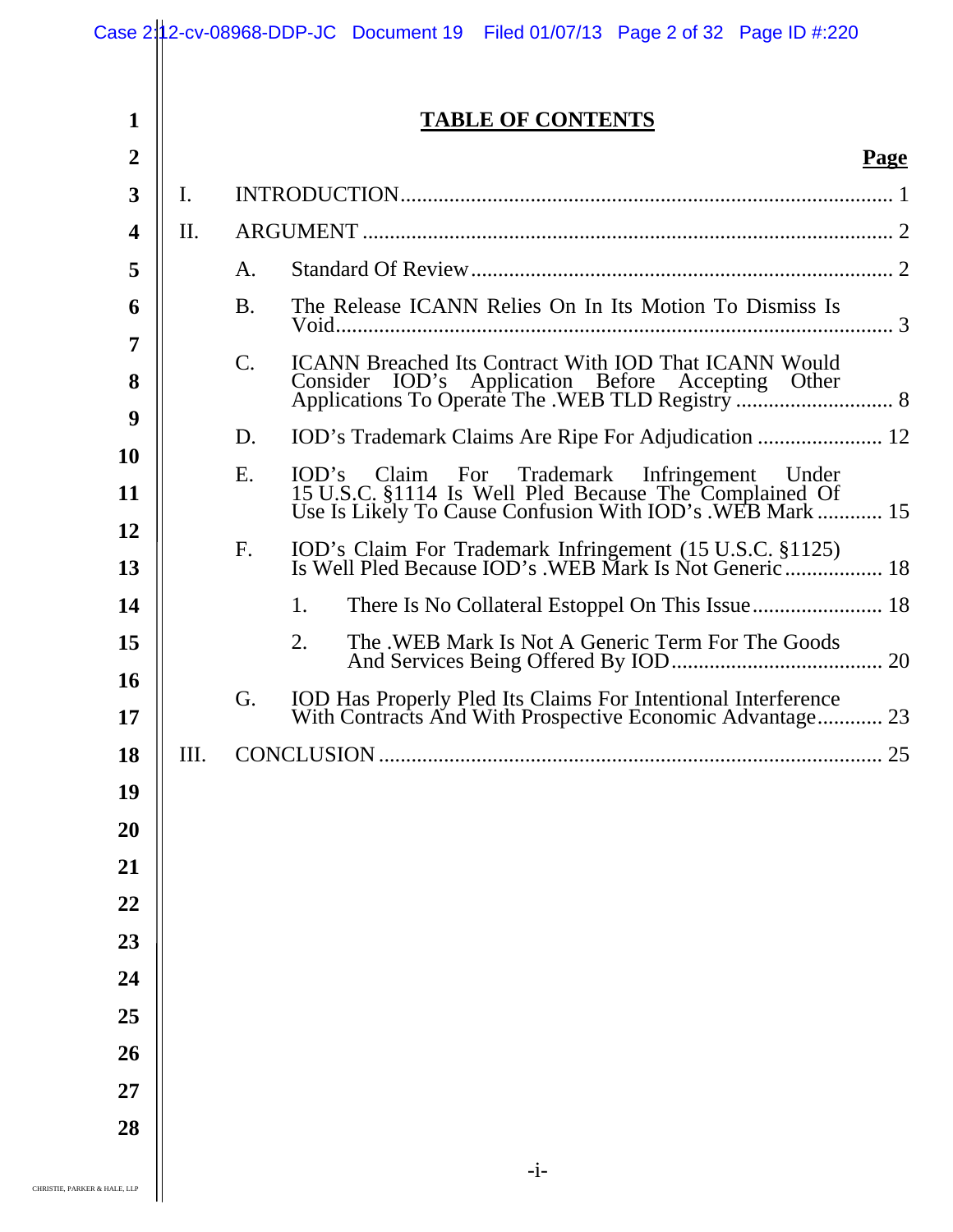|                                  | Case 2:12-cv-08968-DDP-JC Document 19 Filed 01/07/13 Page 3 of 32 Page ID #:221 |
|----------------------------------|---------------------------------------------------------------------------------|
| $\mathbf{1}$<br>$\boldsymbol{2}$ | <b>TABLE OF AUTHORITIES</b>                                                     |
| $\mathbf{3}$                     | Page(s)<br><b>CASES</b>                                                         |
| 4                                | AARP v. 200 Kelsey Associates, LLC,                                             |
| 5                                |                                                                                 |
| 6                                | Abercrombie & Fitch Co. v. Hunting World,                                       |
| 7                                |                                                                                 |
| 8                                | AMF Inc. v. Sleekcraft Boats,                                                   |
| 9                                |                                                                                 |
| 10                               | Arizona v. California,                                                          |
| 11                               |                                                                                 |
| 12                               | Ashcroft v. Iqbal,                                                              |
| 13                               |                                                                                 |
| 14                               | Bell Atlantic Corp. v. Twombly,                                                 |
| 15                               |                                                                                 |
| <b>16</b>                        | Blinded Veterans Association v Blinded American Veterans Foundation,            |
| 17                               | Brookfield Commc'ns, Inc. v. West Coast Entm't Corp.,                           |
| 18                               |                                                                                 |
| 19                               | Capital Speakers, Inc. v. Capital Speakers Club,                                |
| <b>20</b>                        |                                                                                 |
| 21                               | Cellular Sales, Inc. v. MacKay,                                                 |
| 22                               |                                                                                 |
| 23                               | Chaganti v. Ceridian Benefits,                                                  |
| 24                               |                                                                                 |
| 25                               | CMAX, Inc. v. Hall,                                                             |
| <b>26</b>                        | Closed Loop Marketing, Inc. v. Closed Loop Marketing, LLC,                      |
| 27                               |                                                                                 |
| 28                               |                                                                                 |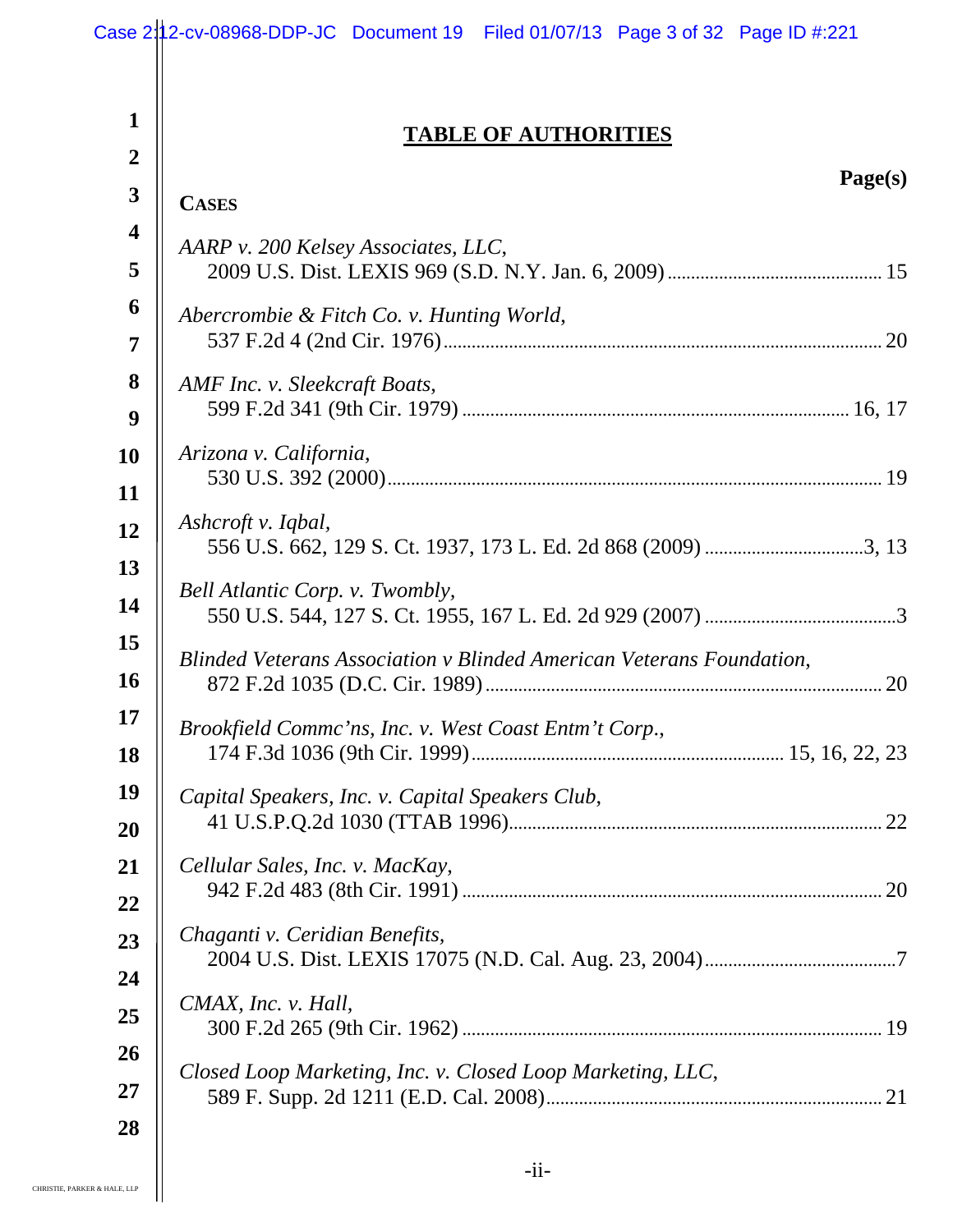|                         | Case 2: 12-cv-08968-DDP-JC Document 19 Filed 01/07/13 Page 4 of 32 Page ID #:222                                     |
|-------------------------|----------------------------------------------------------------------------------------------------------------------|
|                         |                                                                                                                      |
| $\mathbf{1}$            | Coal. For ICANN Transparency, Inc. v. Verisign, Inc.,                                                                |
| $\overline{2}$          |                                                                                                                      |
| 3                       | Committee for Idaho's High Desert, Inc. v. Yost,                                                                     |
| $\overline{\mathbf{4}}$ |                                                                                                                      |
| 5                       | Conte v. Jakks Pacific, Inc.,                                                                                        |
| 6                       |                                                                                                                      |
| $\overline{7}$          | Discover Bank v. Superior Court,                                                                                     |
| 8                       |                                                                                                                      |
| 9                       | Family Home & Fin. Ctr. Inc. v. Fed. Home Loan Mortg. Corp.,                                                         |
| <b>10</b>               |                                                                                                                      |
| 11                      | Govind v. Felker,                                                                                                    |
| 12                      | Grieve v. Tamerin,                                                                                                   |
| 13                      |                                                                                                                      |
| 14                      | Hynix Semiconductor, Inc. v. Rambus Inc.,                                                                            |
| 15                      |                                                                                                                      |
| 16<br>17                | Image Online Design, Inc. v. Core Association,<br>120 F. Supp. 2d 870 (C.D. Cal. 2000) appeal docketed, No. 00-56284 |
| 18                      | In re Northland Aluminum Products, Inc.,                                                                             |
| 19                      |                                                                                                                      |
| <b>20</b>               | Korea Supply Co., v. Lockheed Martin Corp.,                                                                          |
| 21                      |                                                                                                                      |
| 22                      | Landis v. North Am. Co.,                                                                                             |
| 23                      |                                                                                                                      |
| 24                      | Levi Strauss & Co. v. Blue Bell, Inc.,                                                                               |
| 25                      |                                                                                                                      |
| 26                      | Manwin Licensing International S.A.R.L v. ICM Registry, LLC,                                                         |
| 27                      |                                                                                                                      |
| 28                      |                                                                                                                      |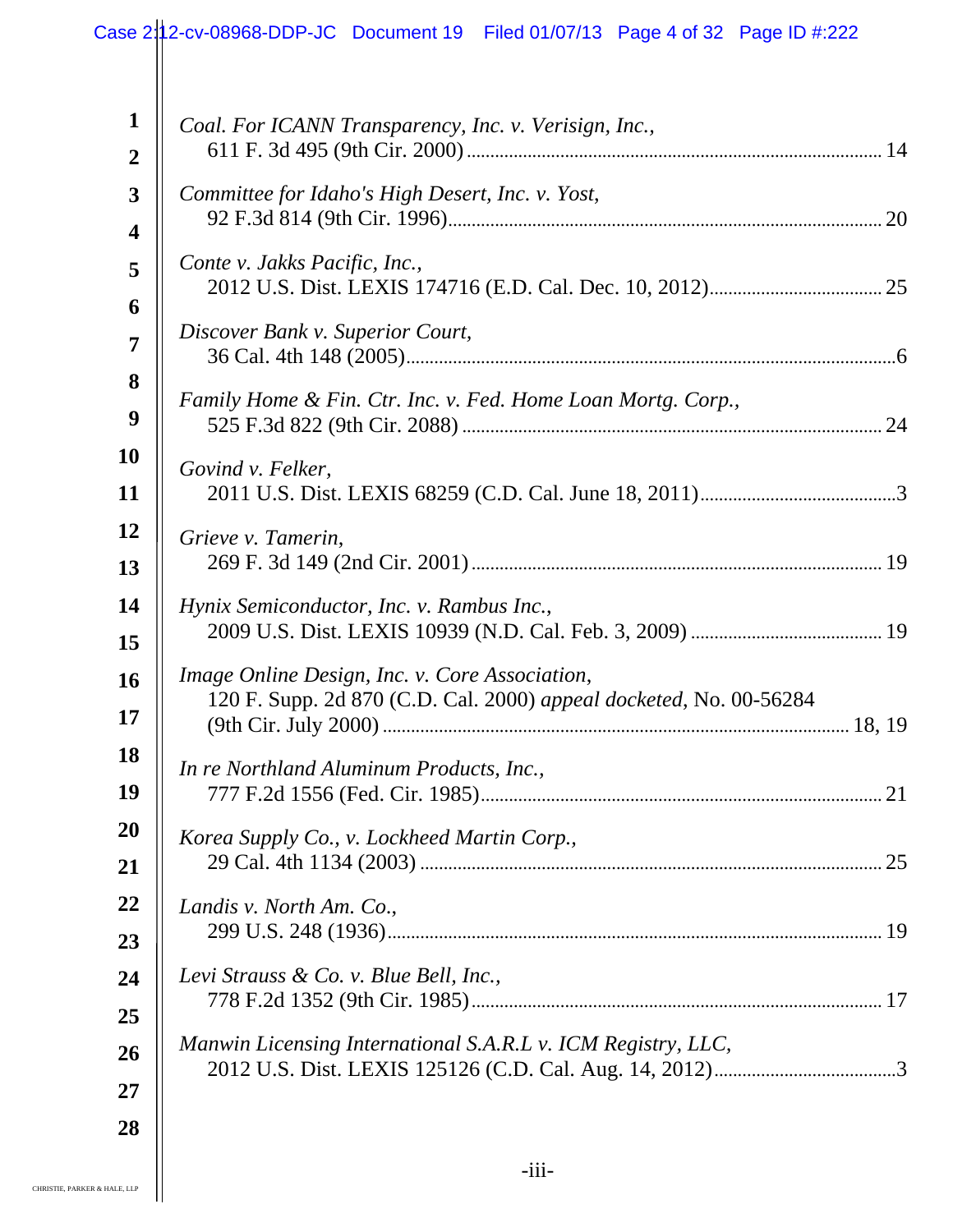|                  | Case 2:12-cv-08968-DDP-JC Document 19 Filed 01/07/13 Page 5 of 32 Page ID #:223 |
|------------------|---------------------------------------------------------------------------------|
|                  |                                                                                 |
| $\mathbf{1}$     |                                                                                 |
|                  | Maritz, Inc. v. Cybergold, Inc.,                                                |
| $\boldsymbol{2}$ |                                                                                 |
| 3                | McZeal v. Sprint Nextel Corp.,                                                  |
| 4                |                                                                                 |
| 5                | MedImmune, Inc. v. Genentech, Inc.,                                             |
| 6                | Metal Lite, Inc. v. Brady Const. Innovations, Inc.,                             |
| $\overline{7}$   |                                                                                 |
| 8                | Mohammed v. Jeppsen Dataplan, Inc.,                                             |
| 9                |                                                                                 |
| <b>10</b>        | Namespace Inc. v. Network Solutions Inc.,                                       |
| 11               |                                                                                 |
| 12               | Network Automation, Inc. v. Advanced Sys. Concepts,                             |
| 13               |                                                                                 |
| 14               | Nova Wines, Inc. v. Adler Fels Winery LLC,                                      |
| 15               |                                                                                 |
| 16               | Ocasio-Hernandez v. Fortuno-Burset,                                             |
| 17               |                                                                                 |
| 18               | Quelimane Co., Inc v. Stewart Title Guaranty Co.,                               |
| 19               |                                                                                 |
| 20               | Rennie & Laughlin, Inc. v. Chrysler,                                            |
| 21               |                                                                                 |
| 22               | Reno v. ACLU,                                                                   |
| 23               |                                                                                 |
| 24               | Russell Chemical Co. v. Wyandotte Chemicals Corp.,                              |
| 25               |                                                                                 |
|                  | Safety-Kleen Corp. v. Dresser Indus., Inc.,                                     |
| 26               | Semi-Materials Co., Ltd. v. SunPods, Inc.,                                      |
| 27               |                                                                                 |
| 28               |                                                                                 |

 $\mathbf{\mathsf{II}}$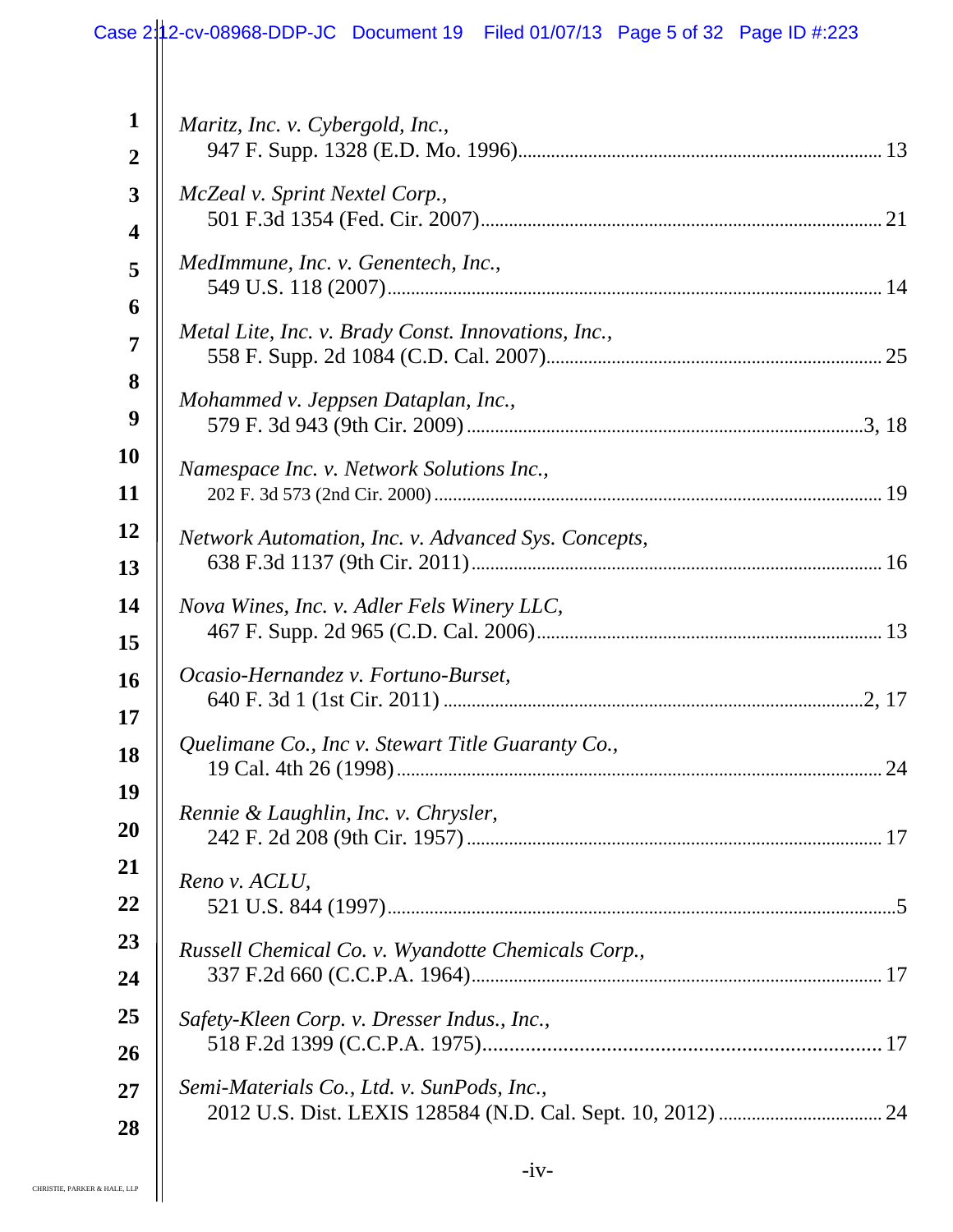|                | Case 2:12-cv-08968-DDP-JC Document 19 Filed 01/07/13 Page 6 of 32 Page ID #:224 |
|----------------|---------------------------------------------------------------------------------|
|                |                                                                                 |
| $\mathbf{1}$   | Swedlow, Inc. v. Rohm & Haas Co.,                                               |
| $\overline{2}$ |                                                                                 |
| 3              | Thane Intern. Inc. v. Trek Bicycle Corp.,                                       |
| 4              |                                                                                 |
| 5              | Tunkl v. Regents of University of California,                                   |
| 6              |                                                                                 |
| 7              | Two Pesos, Inc. v. Taco Cabana, Inc.,                                           |
| 8              |                                                                                 |
| 9              | United States v. Oregon State Med. Soc.,                                        |
| 10             | Velazquez v. GMAC Mortg. Corp.,                                                 |
| 11             |                                                                                 |
| 12             | Walnut Creek Pipe Distrib. v. Gates Rubber Co. Sales Div.,                      |
| 13             |                                                                                 |
| 14             | West Florida Seafood v. Jet Restaurants,                                        |
| 15             |                                                                                 |
| 16             | Yellow Cab Co. of Sacramento v. Yellow Cab of Elk Grove, Inc.,                  |
| 17             |                                                                                 |
| 18             | <b>STATUTES</b>                                                                 |
| 19             |                                                                                 |
| 20             |                                                                                 |
| 21             |                                                                                 |
| 22             |                                                                                 |
| 23             |                                                                                 |
| 24             |                                                                                 |
| 25<br>26       |                                                                                 |
| 27             |                                                                                 |
| 28             |                                                                                 |
|                |                                                                                 |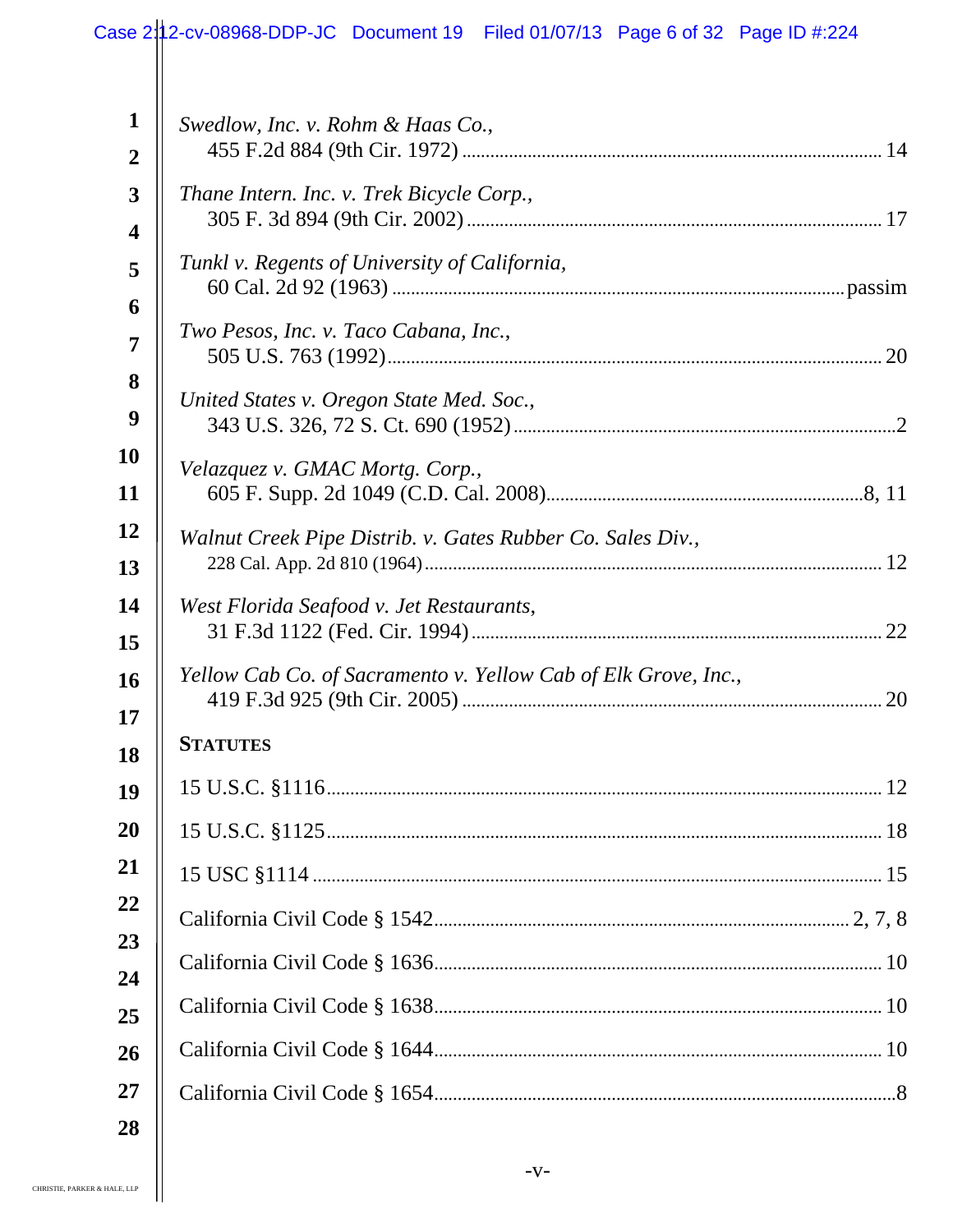| $\mathbf{1}$                            |                          |
|-----------------------------------------|--------------------------|
| $\boldsymbol{2}$                        |                          |
| $\mathbf{3}$<br>$\overline{\mathbf{4}}$ | <b>OTHER AUTHORITIES</b> |
| 5                                       |                          |
| 6                                       |                          |
| $\overline{7}$                          |                          |
| 8                                       |                          |
| $\boldsymbol{9}$                        |                          |
| 10                                      |                          |
| 11                                      |                          |
| 12                                      |                          |
| 13<br>14                                |                          |
| 15                                      |                          |
| <b>16</b>                               |                          |
| 17                                      |                          |
| 18                                      |                          |
| 19                                      |                          |
| 20                                      |                          |
| 21                                      |                          |
| 22                                      |                          |
| 23<br>24                                |                          |
| 25                                      |                          |
| 26                                      |                          |
| 27                                      |                          |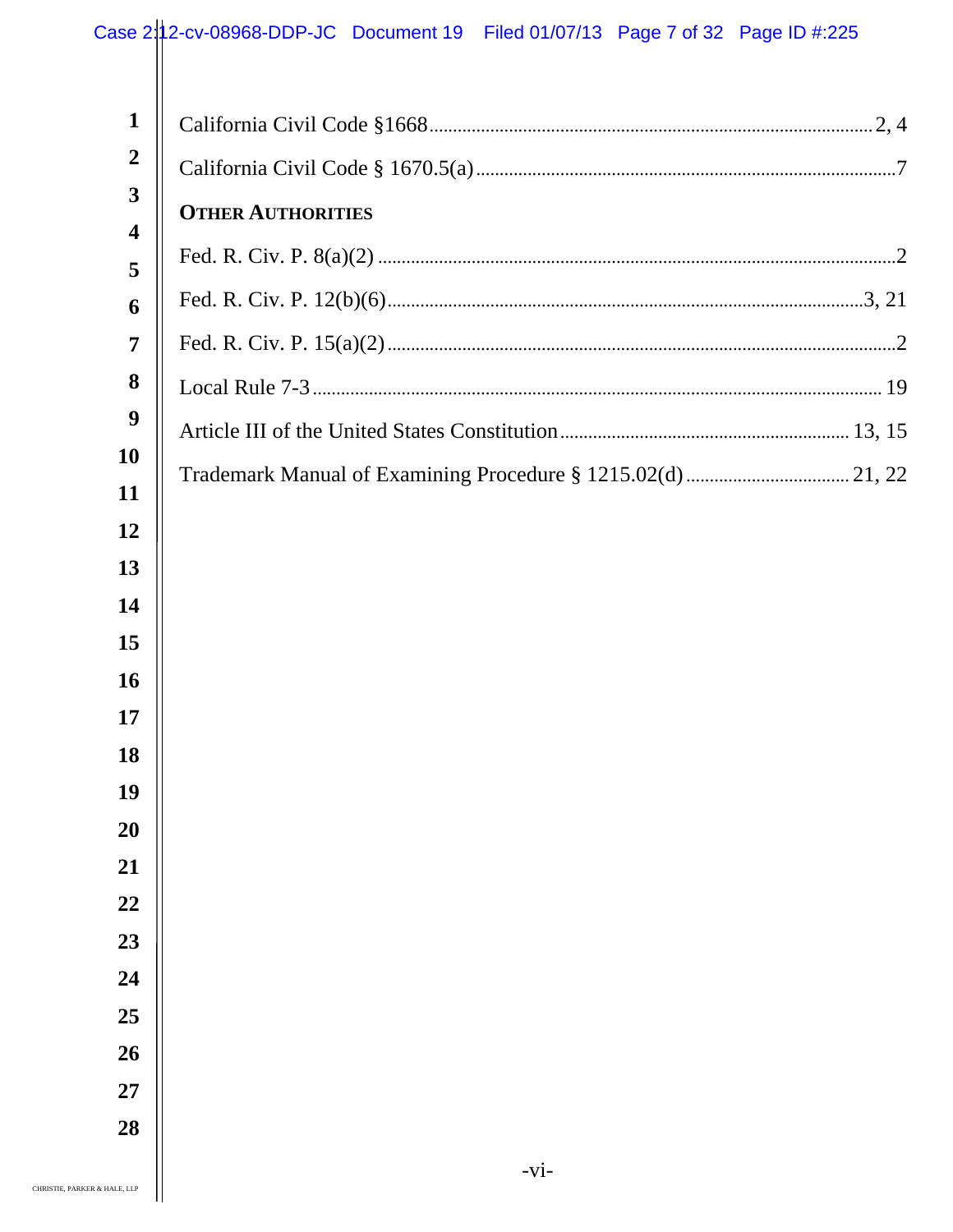**1 2** 

**3** 

**4** 

**5** 

**6** 

**7** 

**8** 

### **I. INTRODUCTION**

 Defendant Internet Corporation for Assigned Names and Numbers ("ICANN") is a California public benefit corporation that has been authorized by the United States government to administer the Internet's primary domain name system ("DNS"). (Complaint, ¶ 23). ICANN also has the responsibility to approve new top level domains ("TLDs"), choosing registries for existing or newly approved TLDs and contracting with the registries to operate the TLDs. (Complaint, ¶ 26).

**9 10 11 12 13 14 15 16 17 18 19**  Plaintiff Image Online Design, Inc. ("IOD") is the owner of the .WEB trademark and service mark and operates a .WEB registry service using alternate DNS root systems. (Complaint, ¶¶ 29-35). In 2000, ICANN issued a formal call for proposals by those seeking to sponsor or operate new TLDs, and drafted a New TLD Registry Application Form to be completed by every applicant. (Complaint, ¶ 42). In response, IOD paid ICANN a non-refundable fee of \$50,000 and submitted an application to operate the .WEB TLD registry in the Internet's primary DNS root system controlled by ICANN. (Complaint, 145). Despite ICANN's assurances that IOD's application would be considered later (Complaint, ¶¶ 49, 51), **twelve years have passed and IOD's application is still pending before ICANN.** (Complaint,  $\P$  58, 62, 63).

**20 21 22 23 24 25 26 27 28**  ICANN has not honored its contract with IOD to make a decision on IOD's 2000 Application. Nor has ICANN refused to accept other applications for the .WEB TLD until IOD's application has been accepted or rejected. Instead, ICANN in 2012 accepted applications for new TLDs, including seven new applications to operate the .WEB TLD (Complaint, ¶ 58), and received \$185,000 for each such application. (Complaint, ¶ 54). Since IOD's application was still pending, IOD did not submit a new application for the .WEB TLD. (Complaint, ¶ 56). ICANN has announced its intention to select one of these seven applications (i.e. not IOD) to operate the .WEB registry.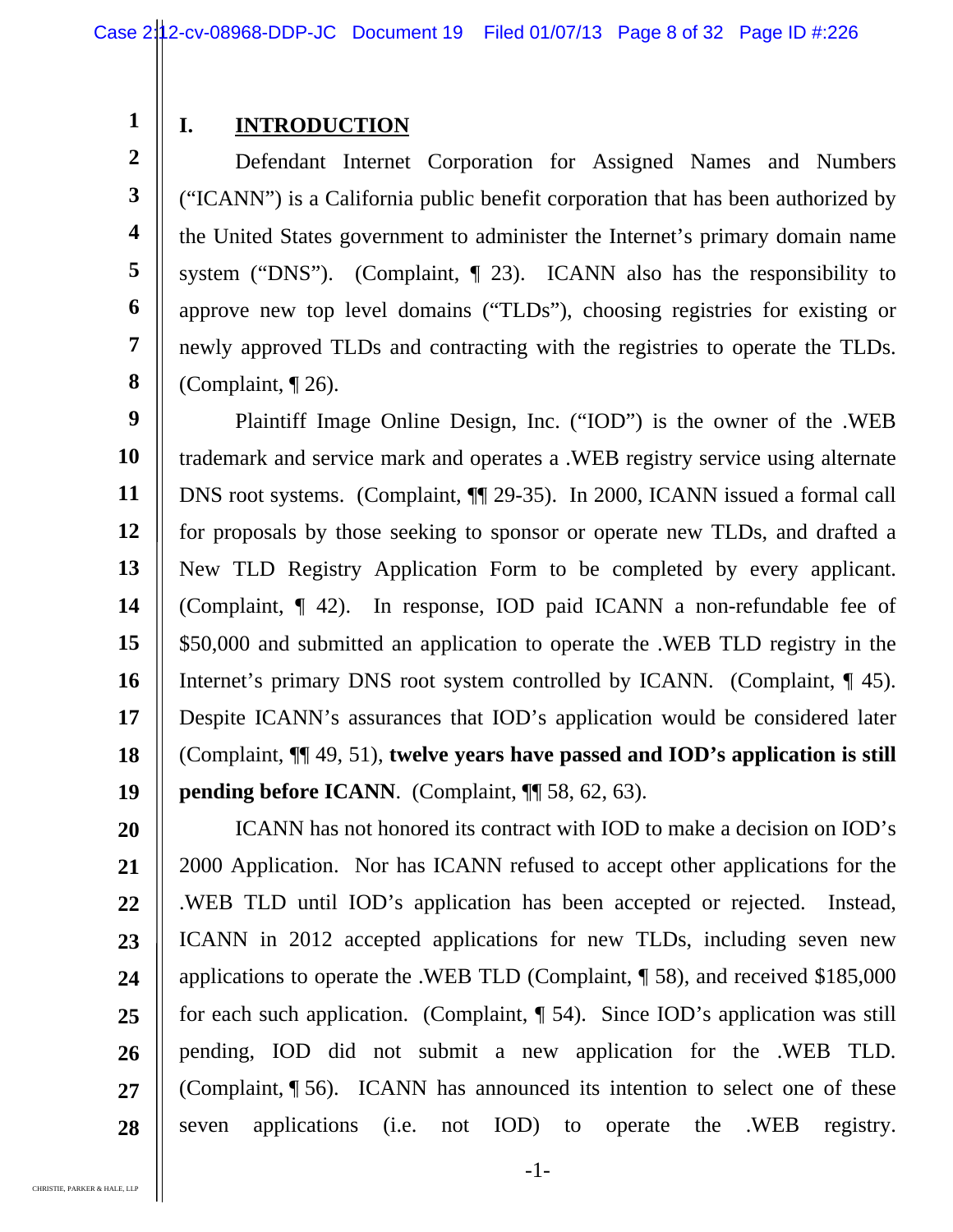**1**  (Complaint, ¶¶ 62, 96, 110).

**2 3 4 5 6 7 8 9 10 11**  As a result of these facts, IOD filed its Complaint against ICANN seeking injunctive relief and damages for breach of contract, trademark infringement and intentional torts. In its Motion to Dismiss, ICANN seeks to dismiss **the entire Complaint** because ICANN believes that IOD released ICANN when IOD submitted its New TLD Registry Application Form in 2000. However, public policy and California statutes void that release. *Tunkl v. Regents of University of California,* 60 Cal. 2d 92, 98 (1963); California Civil Code §§ 1668 and 1542. And, as significantly, ICANN takes the unsupported and preposterous position that it can create a contract which releases ICANN from liability for ICANN's own breach of that contract.

**12 13 14 15 16 17 18 19 20**  The rest of ICANN's motion requires the Court to interpret contracts and make other factual inquiries, such as (a) whether ICANN intends to award the .WEB TLD and .WEB registry to some entity other than IOD, (b) whether the goods and services at issue are "totally unrelated" such that a jury cannot find a likelihood of confusion, and (c) whether the .WEB mark is generic for the goods and services being offered by IOD. These fact-driven analyses are inappropriate in the context of a motion to dismiss. *See Ocasio-Hernandez v. Fortuno-Burset,*  640 F. 3d 1, 12-13 (1st Cir. 2011) (a court must not "attempt to forecast a plaintiff's likelihood of success on the merits").

**21 22 23 24 25**  Since ICANN's Motion to Dismiss has no basis in law or fact, the Court should deny the motion. If the Court, however, were to grant ICANN's motion, IOD respectfully requests leave of Court to file an amended Complaint to cure any alleged pleading defects. Fed. R. Civ. P. 15(a)(2) ("The court should freely give leave [to amend] when justice so requires.").

- **26 II. ARGUMENT**
- **27**

**28** 

#### **A. Standard Of Review**

Rule 8(a)(2) of the Federal Rules of Civil Procedure requires "a short and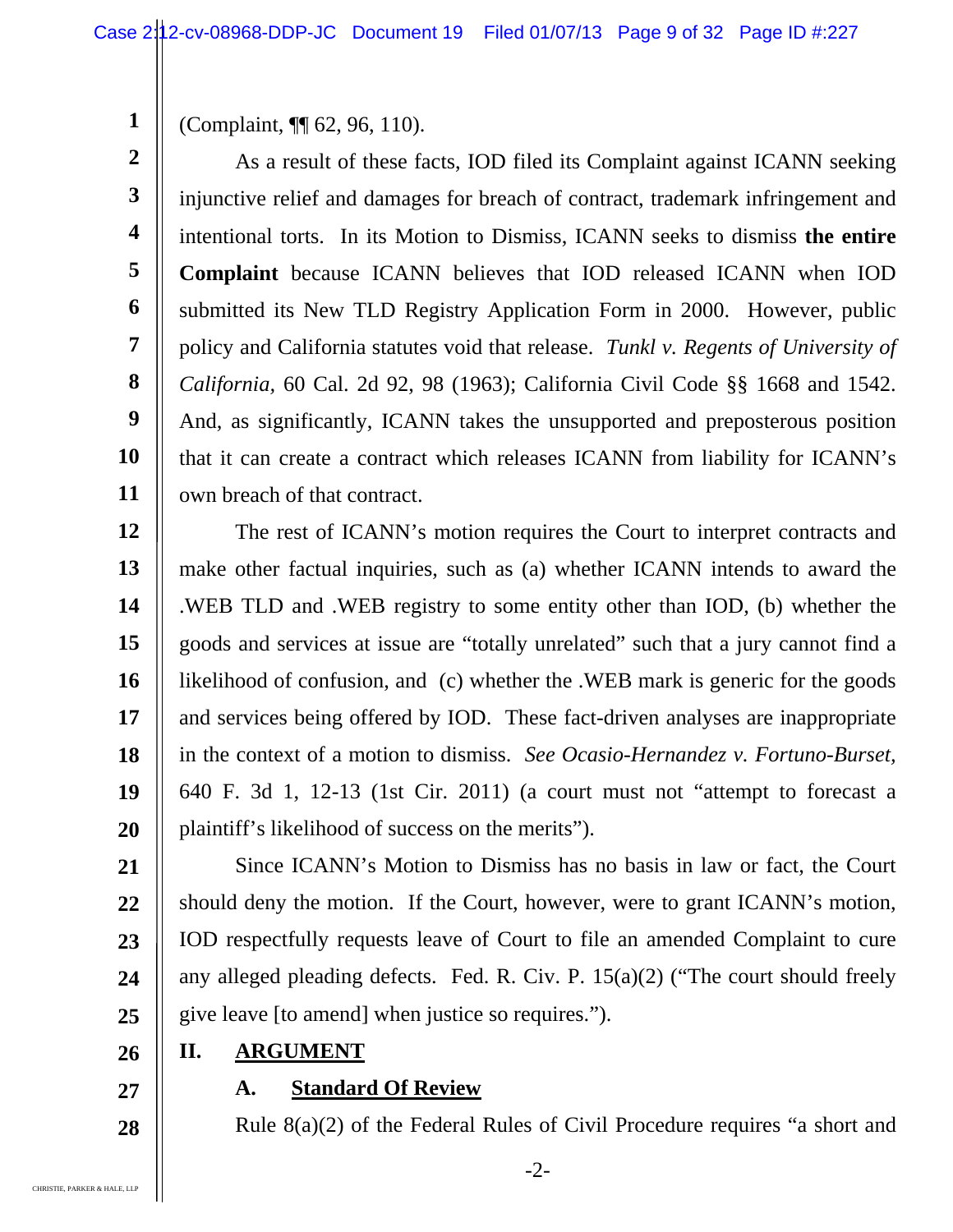**1 2 3 4 5 6 7 8 9 10 11 12 13 14 15 16**  plain statement of the claim showing that the pleader is entitled to relief." Courts should be mindful that a motion to dismiss for failure to state a claim under Rule 12(b)(6) of the Federal Rules of Civil Procedure "is viewed with disfavor and is rarely granted." *Govind v. Felker,* 2011 U.S. Dist. LEXIS 68259, at \*4 (C.D. Cal. June 18, 2011). In evaluating a Rule 12(b)(6) motion, "the Court must accept as true all non-conclusory, factual allegations made in the complaint." *Manwin Licensing International S.A.R.L v. ICM Registry, LLC,* 2012 U.S. Dist. LEXIS 125126, at \*10 (C.D. Cal. Aug. 14, 2012). The Court must then construe the complaint in the light most favorable to the plaintiff by drawing "all reasonable inferences from the complaint" in favor of plaintiff. *Mohammed v. Jeppsen Dataplan, Inc.,* 579 F. 3d 943, 949 (9th Cir. 2009). Finally, the Court must determine whether the complaint alleges a plausible claim for relief. *Bell Atlantic Corp. v. Twombly,* 550 U.S. 544, 564, 127 S. Ct. 1955, 167 L. Ed. 2d 929 (2007). Plausibility "is not akin to a 'probability requirement,'" rather it requires "more than a sheer possibility that a defendant has acted unlawfully." *Ashcroft v. Iqbal,*  556 U.S. 662, 678, 129 S. Ct. 1937, 1949, 173 L. Ed. 2d 868 (2009).

**17** 

#### **B. The Release ICANN Relies On In Its Motion To Dismiss Is Void**

**18 19 20 21 22 23 24 25 26**  In order to apply for a new TLD, IOD and other applicants were required to complete the New TLD Registry Application Form (the "TLD Application Form"). (Complaint,  $\P$  42, 45). In 2000, IOD completed the TLD Application Form for its application for the .WEB TLD and the .WEB registry. The TLD Application Form contained a broad release of ICANN, releasing ICANN "from any and all claims and liabilities relating in any way to (a) any action or inaction by or on behalf of ICANN in connection with this application or (b) the establishment or failure to establish a new TLD." (ICANN's Request For Judicial Notice, Ex. C, ¶ B14.2).

**27 28** 

By its motion, ICANN is now claiming that this release is so broad that it

CHRISTIE, PARKER & HALE, LLP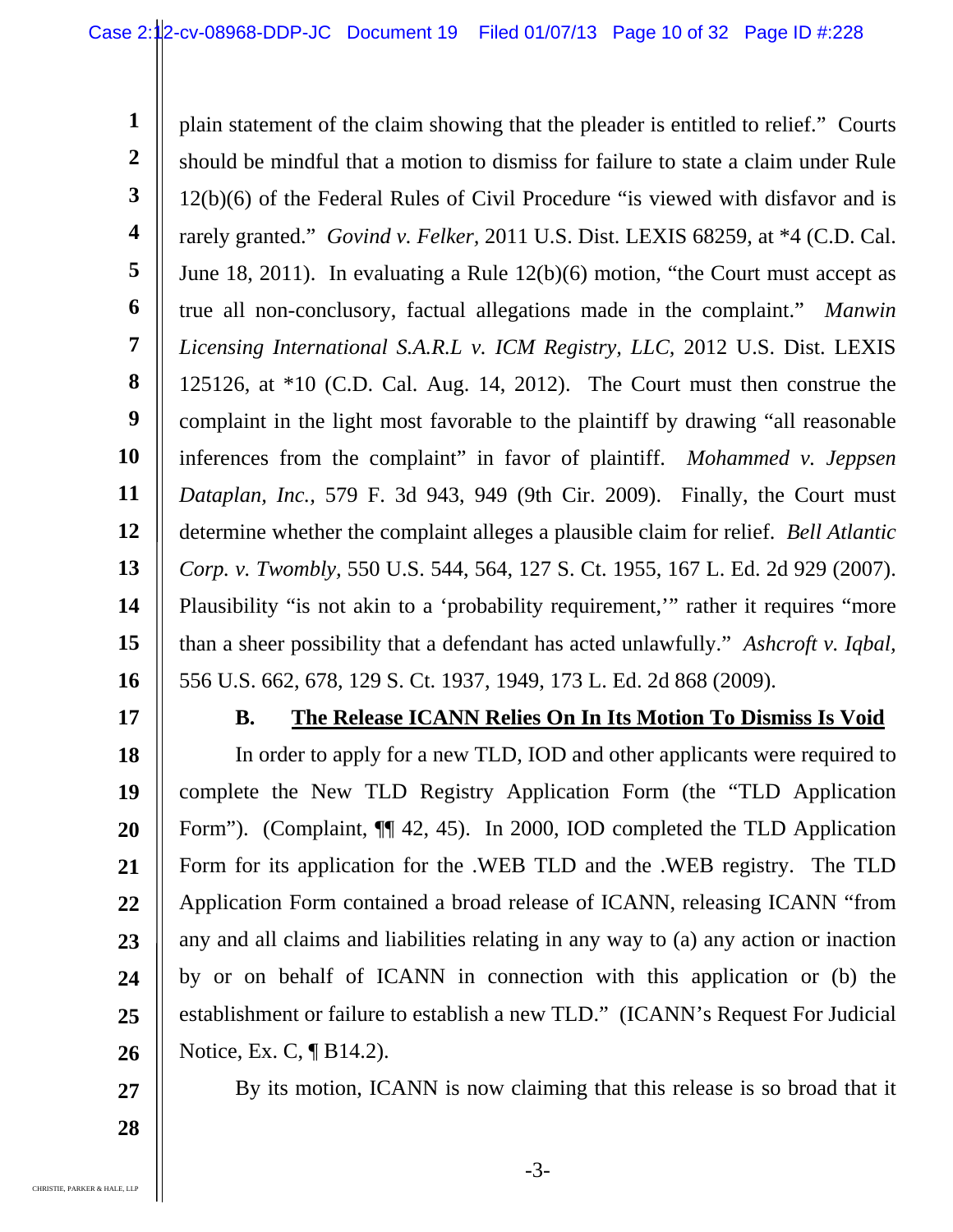releases ICANN from intentional acts, violations of statutes,  $2$  and breaches of contract,<sup>3</sup> whether those acts occurred in 2000 or anytime in the future, and whether those actions were unknown at the time that IOD completed the TLD Application Form. ICANN's claim must be rejected by the Court because the release is void as against public policy. *Tunkl v. Regents of University of California,* 60 Cal. 2d 92, 98 (1963).

**7 8 9 10 11 12 13**  California Civil Code §1668 states that "All contracts which have for their object, directly or indirectly, to exempt any one from responsibility for his own fraud, or willful injury to the person or property of another, or violation of law, whether willful or negligent, are against the policy of the law." Since ICANN is claiming that the release exempts ICANN from responsibility for such acts (intentional, violations of statute, breaches of contract, etc.), the release under California law cannot be valid.

**14 15 16 17 18 19**  In fact, the Supreme Court of California holds that such exculpatory clauses, which are affected with a public interest, are invalid as against public policy. *Tunkl,* 60 Cal. 2d at 98. In determining whether a contract is within the category "of those affected with a public interest," the *Tunkl* court identified several factors for a court to analyze. *Id.,* 60 Cal. 2d at 98-101. When applying these factors to the TLD Application Form, and ICANN's role in regulating the

**20** 

**21** 

**22** 

**23** 

**1** 

**2** 

**3** 

**4** 

**5** 

 $\overline{a}$ 1 IOD's complaint for Trademark Infringement (Third and Fourth Causes of Action), Contributory Trademark Infringement (Fifth Cause of Action), Intentional Interference With Contractual Relations (Sixth Cause of Action) and Intentional Interference with Prospective Economic Advantage (Seventh Cause of Action) each involve a claim against ICANN for an intentional act.

**<sup>24</sup>  25 26**  2 IOD's complaint for Trademark Infringement (Third and Fourth Causes of Action), Contributory Trademark Infringement (Fifth Cause of Action) each involve a claim against ICANN for violations of statute.

**<sup>27</sup>  28**  3 IOD's complaint contains causes of action for Breach of Contract (First Cause of Action) and Breach of Covenant of Good Faith and Fair Dealing (Second Cause of Action).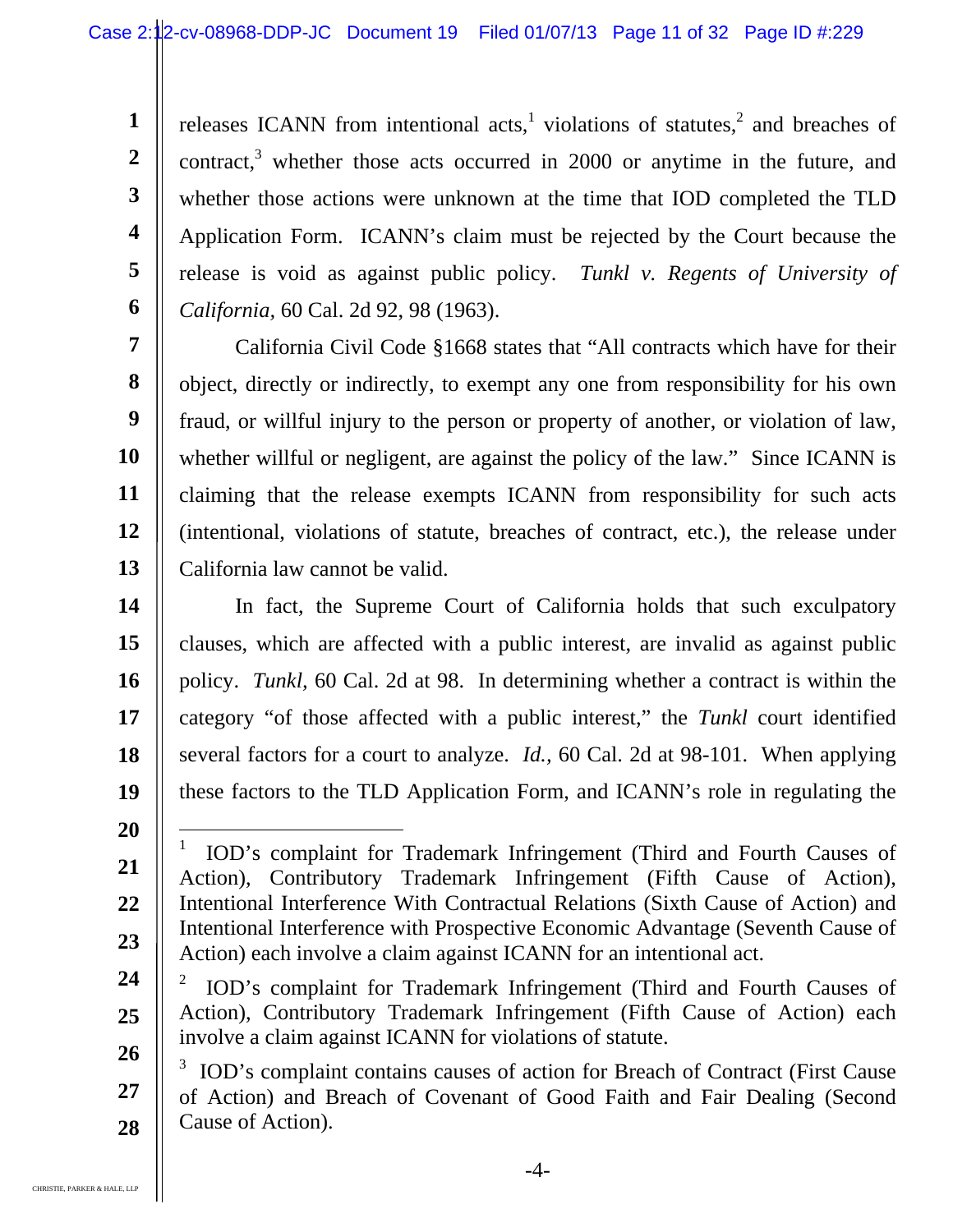Internet and granting new TLDs and registries to operate those new TLDs, the TLD Application Form must be found to be an adhesion contract affected with a public interest. As such, the release contained in the TLD Application Form is invalid.

 First, the regulation of the Internet, including the adoption of new TLDs, is "a business of the type generally thought suitable for pubic regulation." *Id.*, 60 Cal. 2d at 98.ICANN was formed in 1998 by the United States Government to administer the DNS. (Complaint, ¶ 23).

**9 10 11 12 13 14 15 16 17 18 19**  Second, ICANN "is engaged in performing a service of great importance to the public, which is often a matter of practical necessity for some members of the public." *Tunkl*, 60 Cal. 2d at 98-99. The Internet is described as "an international network of interconnected computers." *Reno v. ACLU,* 521 U.S. 844, 849 (1997). According to its Articles of Incorporation, ICANN was established "for the benefit of the Internet industry as a whole." (Complaint, ¶ 28). In addition, the Articles of Incorporation state that ICANN "shall . . . pursue the charitable and public purposes of lessening the burdens of government and promoting the global public interest in the operational stability of the Internet by  $\dots$  (iii)  $\dots$ [developing] policies for determining the circumstances under which the new toplevel domains are added to the DNS root system." *Id.* 

 Third, ICANN holds itself out "as willing to perform this service for any member of the public who seeks it, or at least for any member coming within certain established standards." *Tunkl*, 60 Cal. 2d at 99. In 2000, ICANN adopted a policy for the introduction of new TLDs and sought applicants for new TLDs. (Complaint, ¶ 42). The criteria adopted by ICANN required ICANN and its staff to fairly and competently evaluate each applicant's application. (*Id.*, ¶ 44).

 Fourth, ICANN possessed a "decisive advantage of bargaining strength against any member of the public who seeks [ICANN's] services." *Tunkl*, 60 Cal. 2d at 100. IOD paid ICANN a non-refundable fee of \$50,000 as part of its

**1** 

**2** 

**3** 

**4** 

**5** 

**6** 

**7** 

**8** 

**20** 

**21** 

**22** 

**23** 

**24** 

**25** 

**26** 

**27**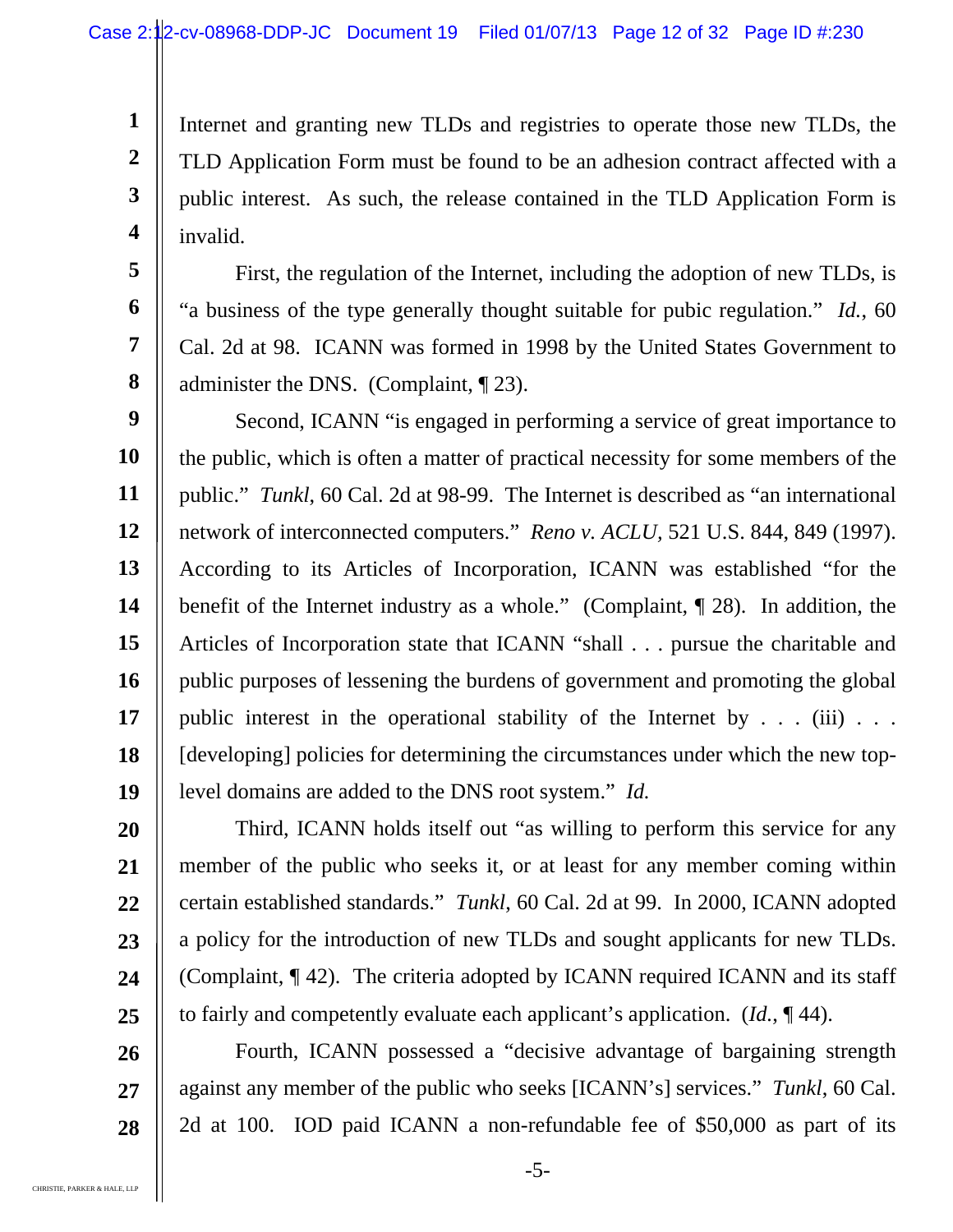application to operate a .WEB TLD registry in the Internet's primary DNS root system controlled by ICANN. (Complaint, ¶ 45). Yet, ICANN has the "**exclusive authority**" to determine which new TLDs to approve, and who should be the registries for those new TLDs. (Complaint, ¶ 23) (emphasis added).

**5 6 7 8 9 10 11 12**  Fifth, in exercising this superior bargaining power, ICANN presented "the public with a standardized adhesion contract of exculpation." *Tunkl*, 60 Cal. 2d at 100. IOD could not have obtained the rights to operate the .WEB registry in the Internet's primary DNS root system controlled by ICANN, unless it followed the instructions of ICANN and completed the TLD Application Form. Since IOD wanted to operate the .WEB TLD registry in the Internet's primary DNS root system controlled by ICANN, IOD had **no choice** but to submit the TLD Application Form with the exculpatory clause.

**13 14 15 16 17 18 19 20 21**  Finally, as a result of applying for the .WEB TLD, IOD was placed under the control of ICANN, "subject to the risk of carelessness by the seller or his agents." *Tunkl*, 60 Cal. 2d at 101. ICANN's amended by-laws mandate that ICANN "shall not apply its standards, policies, procedures or practices inequitably or single out any particular party for disparate treatment unless justified by substantial and reasonable cause." (Complaint, ¶ 43). However, if ICANN's staff did not fairly and competently evaluate IOD's application, or follow its amended by-laws, the exculpatory clause would immunize ICANN from such actions.<sup>4</sup>

**22** 

**1** 

**2** 

**3** 

**<sup>23</sup>  24 25 26 27 28**   $\overline{a}$ 4 ICANN appears to claim, without any legal support, that a contract which releases one of the parties from a breach of that contract, is valid. ICANN's interpretation of the release is unconscionable. *See Discover Bank v. Superior Court,* 36 Cal. 4th 148, 161 (2005) ("Such one-sided, exculpatory contracts in a contract of adhesion, at least to the extent they operate to insulate a party from liability that otherwise would be imposed under California law, are generally unconscionable"); California Civil Code § 1670.5(a) (the court may "limit the application of any unconscionable clause as to avoid any unconscionable result").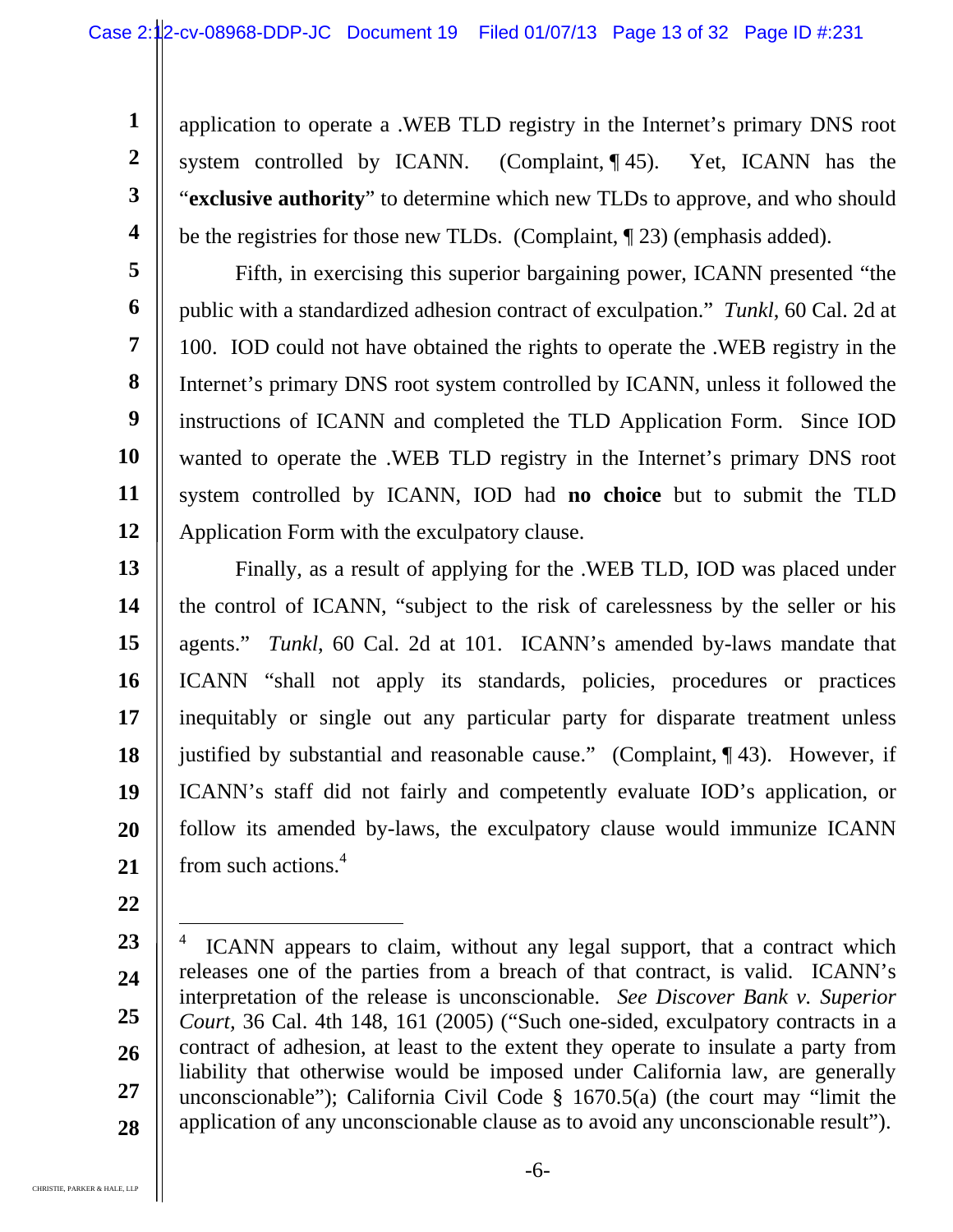ICANN's role in regulating the Internet and granting new TLDs and registries to operate those new TLDs is affected with a public interest. Since ICANN, as exclusive arbiter of what new TLDs are to be added, has superior bargaining power over IOD, the TLD Application Form is an adhesion contract and the exculpatory clause found in the TLD Application Form is invalid as against public policy. *Tunkl,* 60 Cal. 2d at 98-101. As such, IOD did not release any of its claims for breach of contract, breach of the covenant of good faith and fair dealing, trademark and contributory trademark infringement, or intentional interference with contract or prospective economic advantage.

**10 11 12 13 14 15 16**  Nor has IOD released ICANN from any claim that it was not aware of in 2000 (when IOD submitted the TLD Application Form). For example, IOD did not anticipate in 2000 -- nor could anyone have anticipated -- that ICANN would hold IOD's .WEB Application pending for 12 years without either accepting or rejecting it. Furthermore, IOD did not anticipate in 2000 that ICANN would accept applications in 2012 from other entities seeking to operate the .WEB TLD registry before ICANN approved or rejected IOD's .WEB TLD Application.

**17 18 19 20 21 22 23 24 25 26 27 28**  The plain language of California Civil Code § 1542 rejects ICANN's broad interpretation that the release in the TLD Application Form applies to such unknown or unanticipated claims. Section 1542 states that "a general release does not extend to claims which the creditor does not know or suspect to exist in his or her favor at the time of executing the release, which if known by him or her must have materially affected his or her settlement with the debtor." The TLD Application Form does not contain an express waiver of Section 1542. In fact, there is no discussion or mention of "unknown claims" in the TLD Application Form. *See Chaganti v. Ceridian Benefits,* 2004 U.S. Dist. LEXIS 17075, at \*11 (N.D. Cal. Aug. 23, 2004) (release waiving unknown future claims is only valid where the release explicitly waives California Civil Code § 1542, which demonstrates that the waiving party "consciously understood the benefits

CHRISTIE, PARKER & HALE, LLP

**1** 

**2** 

**3** 

**4** 

**5** 

**6** 

**7** 

**8**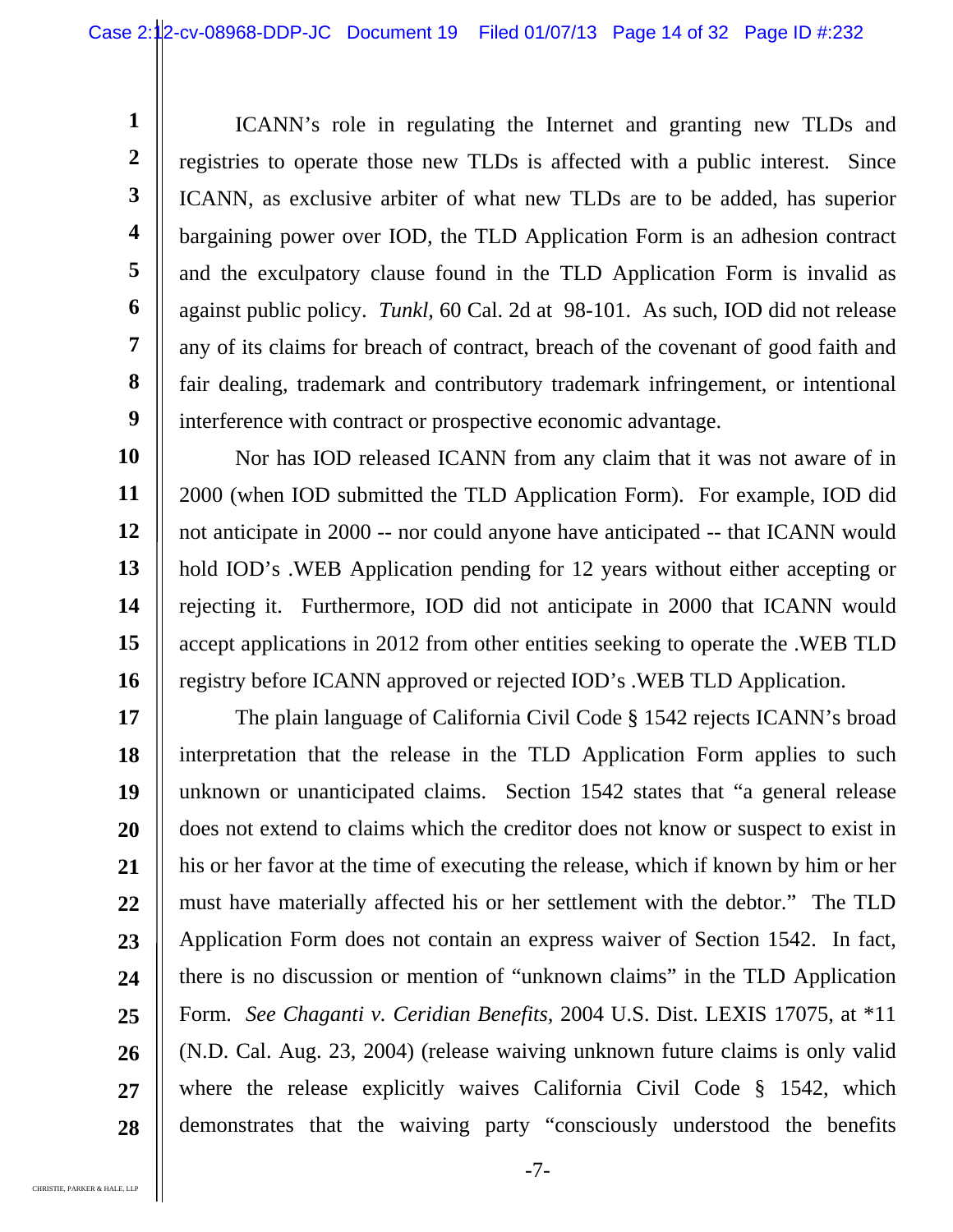conferred by section 1542 and consciously waived those benefits"). Of course, whether the parties intended such a broad release would be a question of fact that cannot be decided by a motion to dismiss. *Velazquez v. GMAC Mortg. Corp.,* 605 F. Supp. 2d 1049, 1069 (C.D. Cal. 2008) ("a motion to dismiss should not be granted where the contract 'leaves doubt as the parties' intent.'"). *See also*  California Civil Code § 1654 (contracts should be interpreted "most strongly against the party" that created it).

**8 9 10 11 12 13 14 15 16 17**  Finally, ICANN's own statements belie its claim that the release in the TLD Application Form released ICANN of all claims. In 2012, ICANN would have permitted IOD (and others) to submit a new application for TLDs **only if**  IOD agreed that "it has no legal claims arising from the 2000 proof-of-concept process." (Complaint, ¶ 57). If the release contained in the TLD Application Form nullified any and all legal claims, then why would ICANN require a waiver of those non-existent claims in 2012? ICANN's actions in 2012 show that ICANN -- contrary to the position it now takes in its Motion to Dismiss - believed that IOD, and other applicants in 2000, has valid, legal claims against ICANN.

**18 19 20**  The release contained in the TLD Application Form is void and unenforceable. Since ICANN relies on the release to support its motion, the Court must deny ICANN's Motion to Dismiss.

**21 22** 

**1** 

**2** 

**3** 

**4** 

**5** 

**6** 

**7** 

**23** 

# **C. ICANN Breached Its Contract With IOD That ICANN Would Consider IOD's Application Before Accepting Other Applications To Operate The .WEB TLD Registry**

**24 25 26 27 28**  In October 2000, IOD submitted a non-refundable fee of \$50,000, along with a completed TLD Application Form, for the inclusion of the .WEB TLD in the Internet's primary DNS root system controlled by ICANN. As part of this application, IOD was to act as the registry operator for the .WEB TLD. (Complaint, ¶ 45). This application has neither been approved or rejected by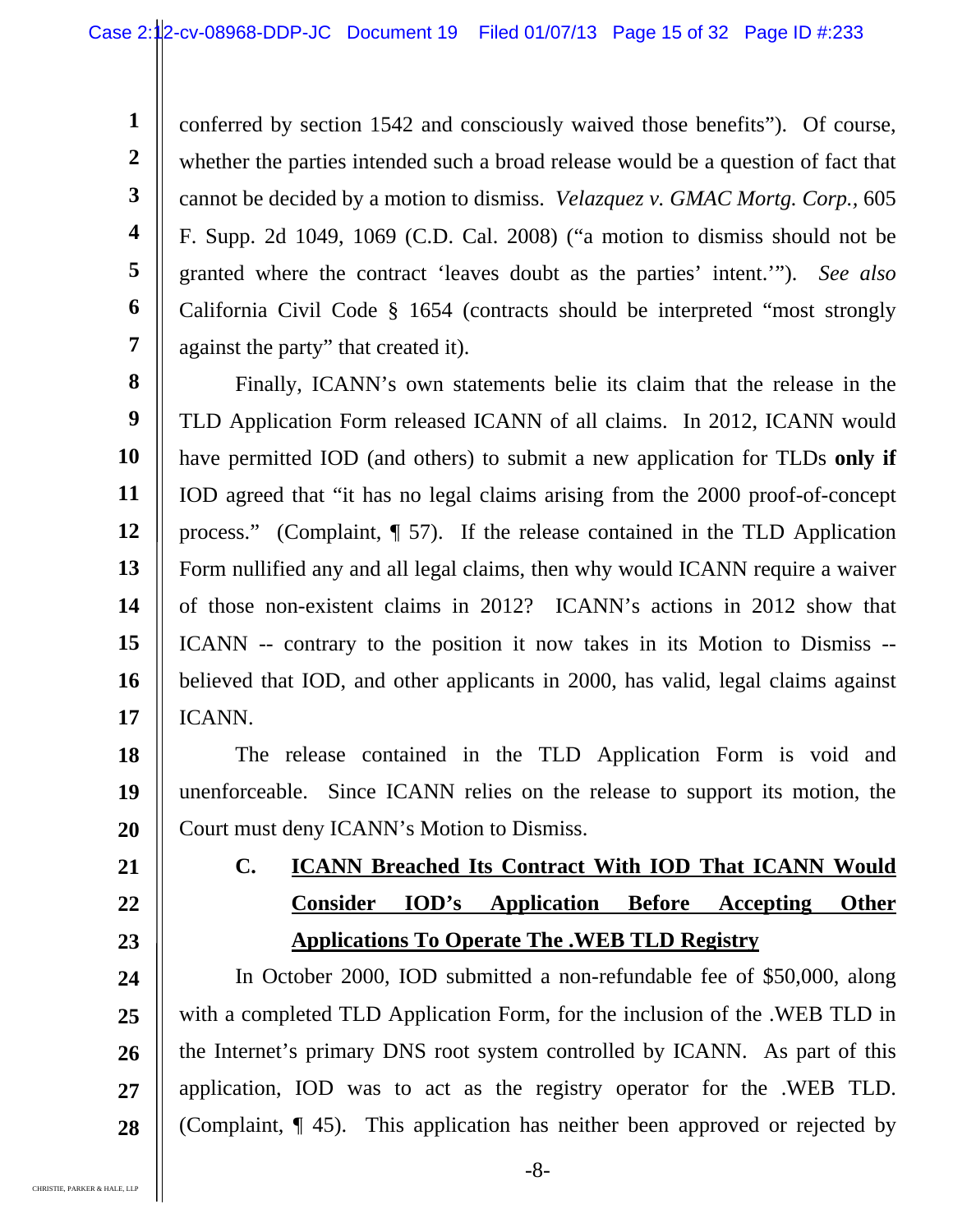ICANN. Rather, for the past 12 years, IOD's application remains pending before ICANN. (Complaint, ¶ 49).

**3 4 5 6 7 8 9 10 11 12 13 14**  ICANN, however, has made several statements relied upon by IOD that ICANN would eventually consider IOD's application and accept (or reject) it. For example, during ICANN's deliberations, the Chairman of ICANN's Board of Directors stated: "I'm still interested in IOD. They've worked with .WEB for some time. To assign that to someone else given that they're actually functioning makes me uneasy." (Complaint, ¶ 47). And, testifying before Congress, the Chairman stated ICANN's "belief that any of the qualifying TLD applications would, in fact, be considered later." (Complaint, ¶ 51). Finally, ICANN informed IOD that "All of the proposals not selected remain pending, and those submitting them will certainly have the option to **have them considered if and when additional TLD selections are made**." (Emphasis added) (Complaint, ¶ 49).

**15 16 17 18 19 20 21 22**  IOD brought its claims for breach of contract and breach of the covenant of good faith and fair dealing because recent actions by ICANN contradict ICANN's past assurances. Without considering IOD's 2000 Application, as it promised to do, ICANN in 2012 received seven new applications for the .WEB TLD and announced its intent to award the .WEB TLD to some entity other than IOD. (Complaint,  $\P$  58, 62-64, 96).<sup>5</sup> Since ICANN will award the .WEB TLD and .WEB registry to some entity other than IOD, IOD's 2000 Application will, in essence, be permanently shelved and never considered by ICANN.

 $\overline{a}$ 

**1** 

**2** 

- **24**
- **25**

**26** 

**27** 

**28** 

5 IOD did not submit a new application for the .WEB TLD because its 2000 Application was still pending before ICANN. (Complaint, ¶ 56). IOD could have received an \$86,000 credit toward the \$185,000 new application fee, if IOD agreed that ". . . [it] has no legal claims arising from the 2000 proof-of-concept process." (Complaint, ¶ 57). Yet, such a new application was unnecessary since ICANN stated that IOD's 2000 Application would be considered when ICANN makes new TLD selections. (Complaint, ¶ 49).

**<sup>23</sup>**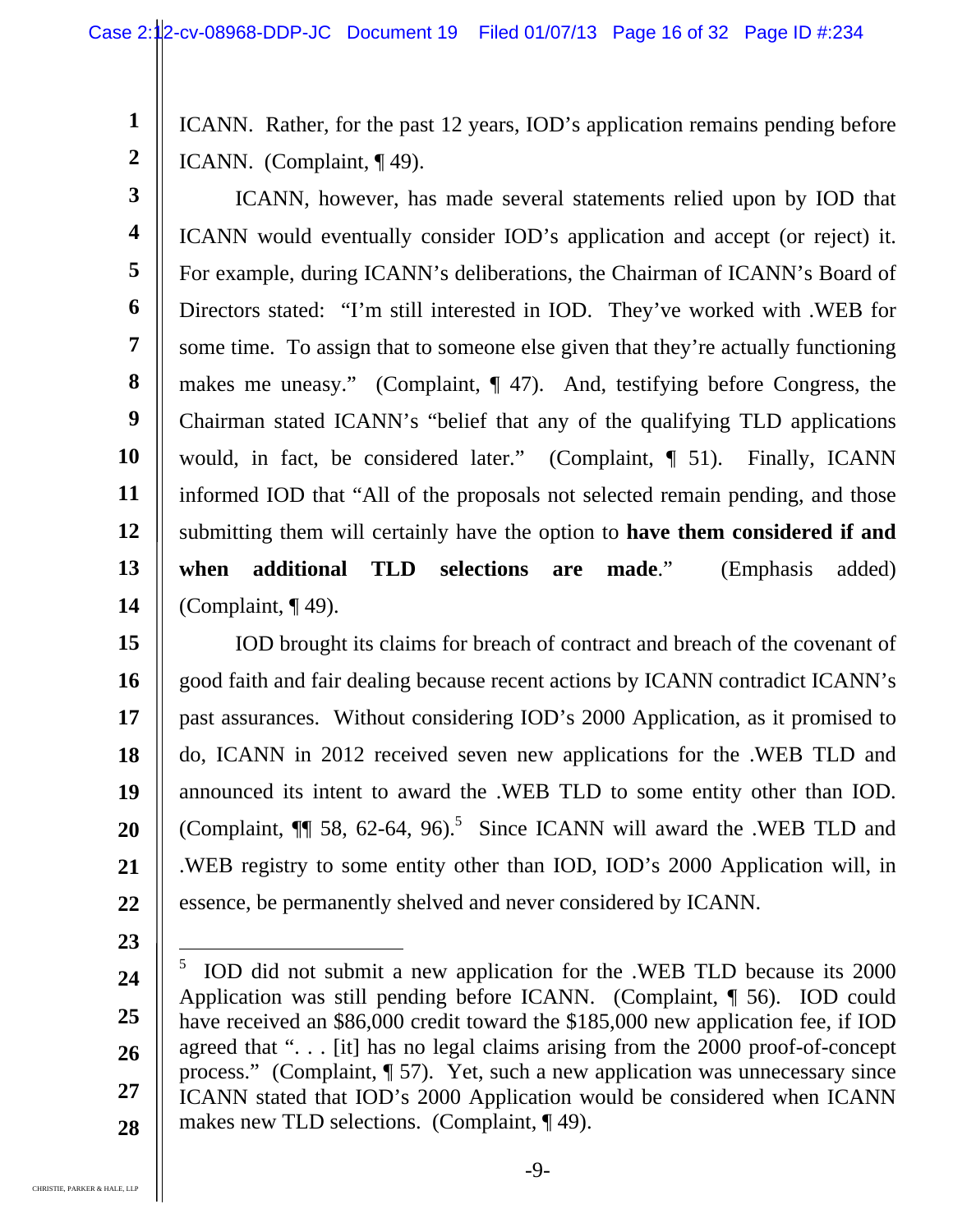In its Motion, ICANN evaluates these facts and somehow concludes that it did nothing wrong. For example, even though it has neither accepted or rejected IOD's 2000 Application, and has kept the application pending for 12 years, ICANN claims that it did in fact consider it. (Motion, p. 12). ICANN is using a hyper-technical and strained interpretation of "consider" to permit such a conclusion and void the intent of the parties. *See* California Civil Code § 1644 ("The words of a contract are to be understood in their ordinary and popular sense, rather than according to their strict legal meaning").

**9 10 11 12 13 14 15 16 17 18 19**  ICANN apparently believes that it can receive a non-refundable payment of \$50,000 and "consider" an application (i.e. by reviewing it) without ever making a decision. Certainly that was not the intent of IOD (and the other applicants) when their application was submitted. And it is doubtful, if not absurd, $6$  that ICANN believed that it was entitled to deposit numerous non-refundable payments without ever having to make a decision on the applications accompanying those payments. A motion to dismiss should not be granted where the contract "leaves doubt as to the parties' intent." *Velazquez*, 605 F. Supp. 2d at 1069. *See also* California Code § 1636 ("a contract must be so interpreted as to give effect to the mutual intention of the parties as it existed at the time of contracting"). $^7$ 

**20** 

**1** 

**2** 

**3** 

**4** 

**5** 

**6** 

**7** 

**8** 

**21** 

 $\overline{a}$ 

More importantly, ICANN stated in its Reconsideration Report that IOD

**<sup>22</sup>  23 24**  6 *See* California Civil Code § 1638 ("The language of a contract is to govern its interpretation, if the language is clear and explicit, **and does not involve an absurdity**") (emphasis added).

**<sup>25</sup>  26 27 28**   $7$  By keeping IOD's 2000 Application pending, ICANN has only made a decision **not to make a decision**. This could not have been what the parties intended. IOD does not claim that a breach occurred because ICANN did not accept IOD's application. Rather, IOD claims that ICANN's failure to act (either positively by accepting the application, or negatively by denying the application) was improper.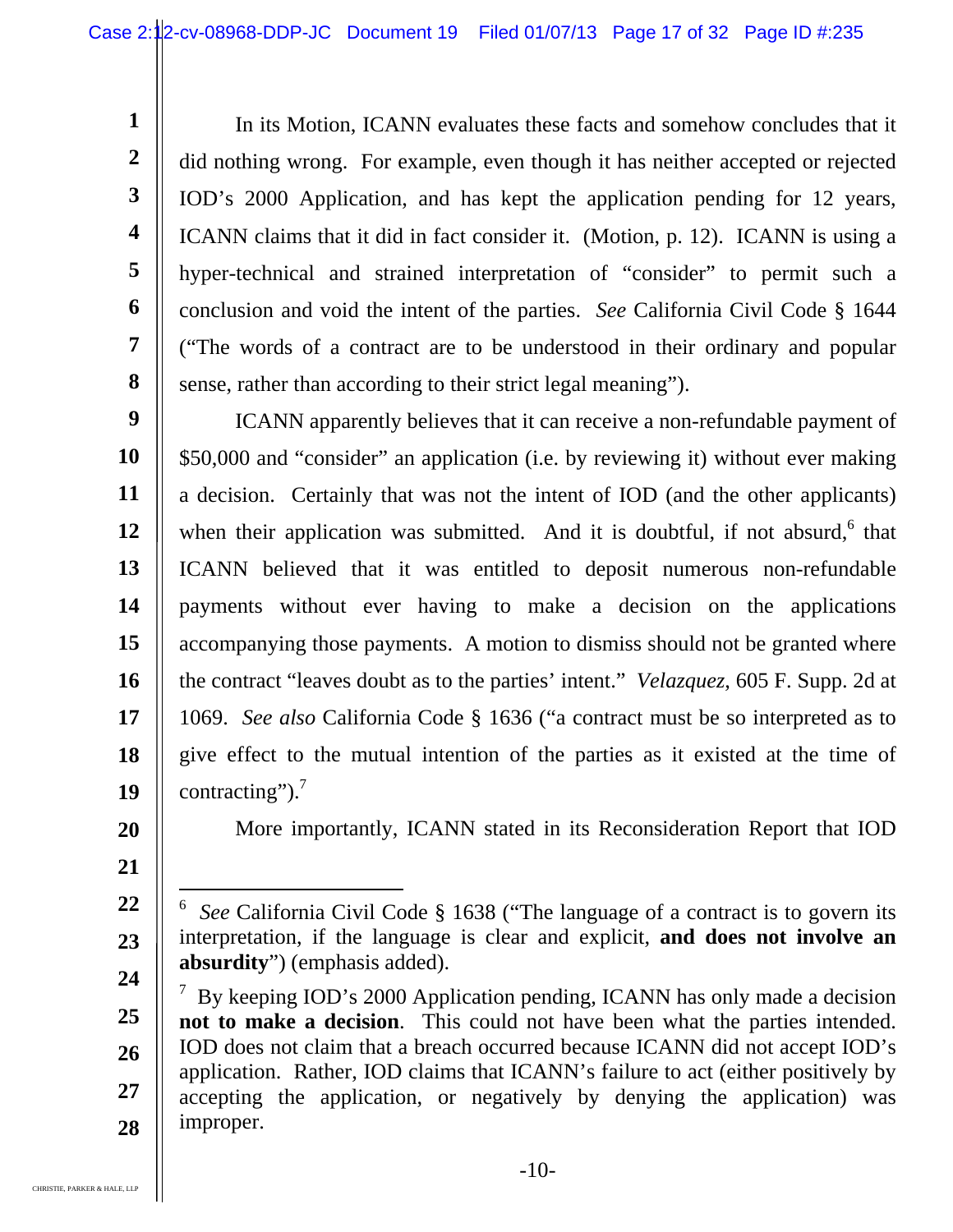**1 2 3 4 5 6 7 8 9 10 11 12 13 14**  would "have the option to have [its 2000 Application] considered if and when additional TLD selections are made." (Complaint, ¶ 49). ICANN concedes (because it makes no argument on this point) that it did not consider IOD's application in 2012, despite ICANN's assurances that it would. In fact, ICANN baldly ignores its own representation and now claims that nothing prohibited "ICANN from accepting applications from other entities seeking a .WEB TLD in later rounds." (Motion, p. 13). Apparently, ICANN is taking the position that in order to have its application considered, IOD would have to waive its rights and claims against ICANN, file a new application, pay another non-refundable deposit and be subject to new procedures and criterion. (Motion, p. 14). Of course, that is not what the Reconsideration Request required.<sup>8</sup> And, as significantly, this factual dispute over what ICANN was required to do (or what the parties intended) is precisely the reason why the Court should deny ICANN's Motion to Dismiss. *See Velazquez,* 605 F. Supp. 2d at 1069.

- **15 16 17 18 19**  IOD has remained in ICANN's application purgatory for 12 years. Despite receiving assurances from ICANN that IOD's application would be considered when new TLD selections were made, ICANN did not accept or reject IOD's application. And ICANN has affirmatively stated that it will give the .WEB TLD and .WEB registry to some entity other than IOD without ICANN ever making a
- **20**

**<sup>21</sup>  22 23 24 25 26 27 28**   $\overline{a}$ 8 ICANN reinterprets the Reconsideration Report and now claims that "those applicants not selected in 2000 would have the "option" of **re-applying** in later rounds." (Motion, p. 14) (emphasis added). ICANN relies on the FAQs allegedly incorporated in the TLD Application Form, which responded to a question relating to the status of an application if it is not accepted (i.e. rejected). The FAQs do not address the status of an application when it is still pending. Furthermore, the FAQs, which are neither an official or binding decision of the ICANN Board of Directors, were written **before** ICANN Board of Directors issued its Reconsideration Report. As such, the FAQs were superseded by ICANN's statement about how and when it would consider IOD's 2000 Application.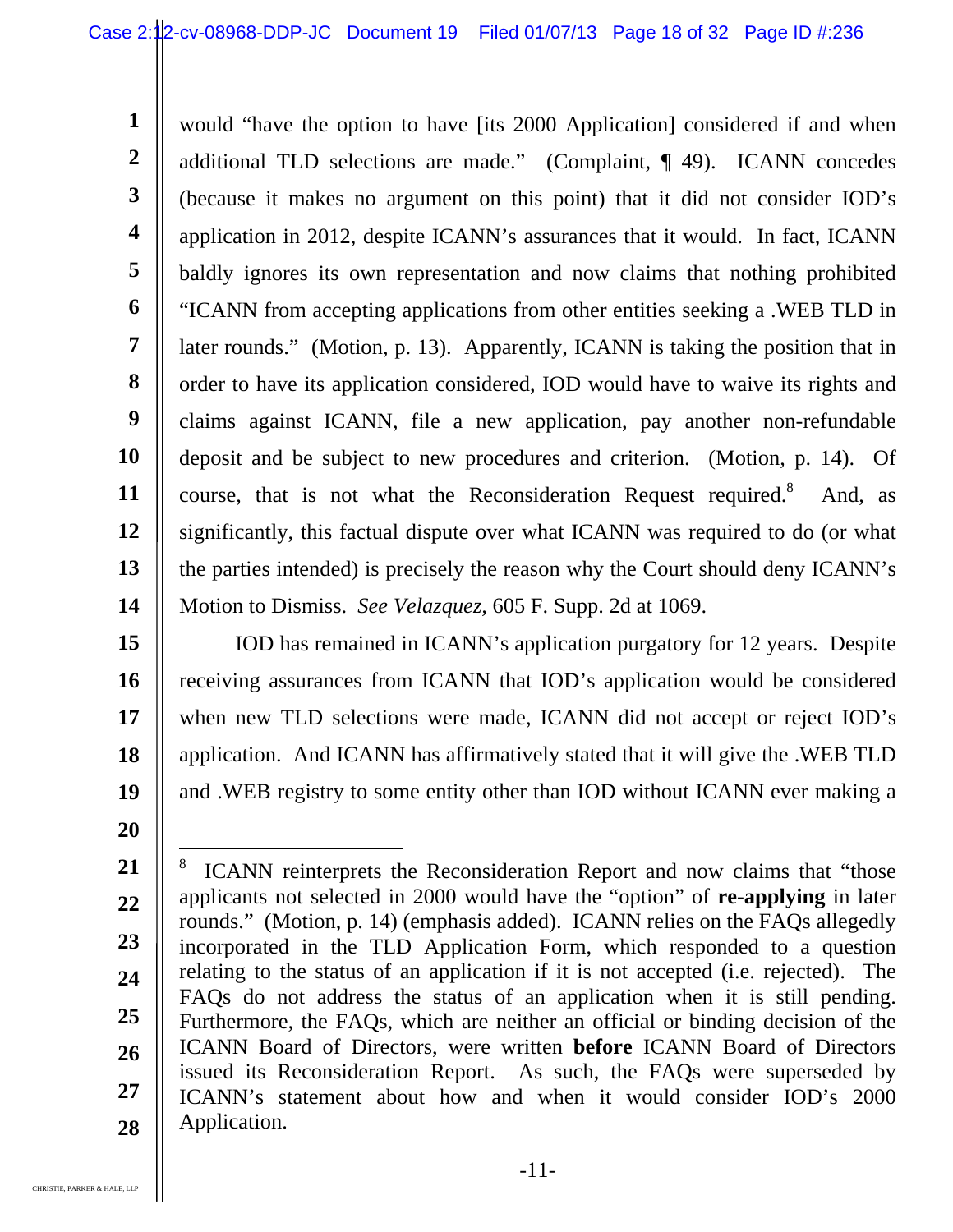decision on IOD's application. IOD has properly pled its causes of action for breach of contract and breach of the implied covenant of good faith and fair dealing.<sup>9</sup> As such, the Court should deny ICANN's Motion to Dismiss on those grounds.

**5** 

**1** 

**2** 

**3** 

**4** 

#### **D. IOD's Trademark Claims Are Ripe For Adjudication**

**6 7 8 9 10 11 12 13 14 15**  IOD is the owner of the .WEB trademark and service mark, and the operator of a .WEB registry. (Complaint, ¶¶ 29-40). IOD seeks injunctive relief against ICANN under 15 U.S.C. §1116 for its claims of trademark infringement and contributory trademark infringement because ICANN has been paid \$1,295,000 from the seven new applicants to operate the .WEB TLD registry in the Internet's primary DNS root system controlled by ICANN. (Complaint, ¶¶ 95, 109). And, more importantly, "ICANN has stated, through its guidebook, press releases . . . and postings on its website, that **it intends to permit** one or more of the new applicants to operate the .WEB registry." (Complaint,  $\P$  96, 110) (emphasis added).

**16 17 18 19 20 21**  It is well established that injunctive relief is a preventative remedy which may be invoked to prevent a proposed course of conduct before it begins. *See United States v. Oregon State Med. Soc.*, 343 U.S. 326, 333, 72 S. Ct. 690, 695 (1952) ("The sole function of an action for injunction is to forestall future violations. . . . All it takes to make the cause of action for relief by injunction is a real threat of future violation . . ."). Courts have found such "threats" to be

**<sup>22</sup>  23 24 25 26 27 28**   $\overline{a}$ 9 With respect to its claim for breach of the covenant of good faith and fair dealing, IOD has stated that ICANN's actions were improper and inequitable. (Complaint, ¶¶ 63, 64). IOD also has plead that at least two of the new applications to operate the .WEB TLD reflect a conflict of interest with, and prior ties to, ICANN. (Complaint, ¶ 59). These allegations, as well as the facts supporting these allegations, support IOD's claim that ICANN acted unfairly and in bad faith. *Walnut Creek Pipe Distrib. v. Gates Rubber Co. Sales Div.,* 228 Cal. App. 2d 810, 817 (1964) (breach of the implied covenant requires a finding of defendant's bad faith or unfairness).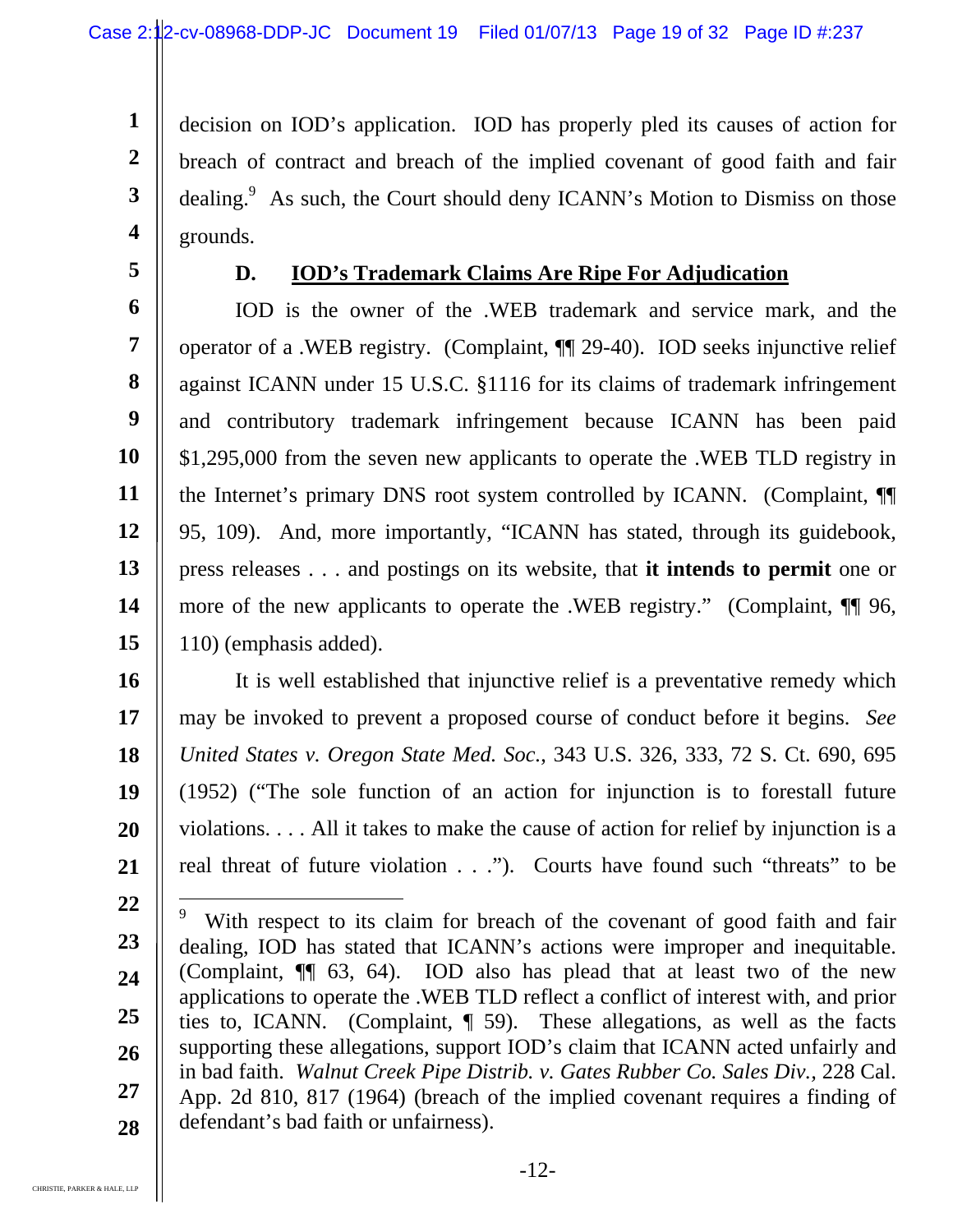actionable even before actual trademark infringement has occurred. *See Maritz, Inc. v. Cybergold, Inc.*, 947 F. Supp. 1328, 1335 (E.D. Mo. 1996) (plaintiff's Lanham Act infringement claim against a defendant's not-yet operational Internet service "not necessarily premature . . . even before [the] defendant actually opens the business, so long as the acts of the defendant are imminent and impending"); *Nova Wines, Inc. v. Adler Fels Winery LLC,* 467 F. Supp. 2d 965, 972, 982 (C.D. Cal. 2006) (enjoining sale of products pursuant to trade dress infringement and unfair competition claims where accused products had not yet been sold).

**9 10 11 12 13 14 15 16 17 18 19**  In its Motion to Dismiss, ICANN claims that IOD's trademark and contributory trademark causes of action are not ripe for adjudication under Article III of the United States Constitution because "the notion that ICANN might approve .WEB as a new TLD at some future point is, at this time, speculative." (Motion, p. 16).<sup>10</sup> Since ICANN has the power to approve new TLDs and to choose registries to operate those new TLDs (Complaint, ¶ 23), and ICANN has exercised that power in the past (Complaint, ¶ 46), and ICANN has publicly stated its intent to permit one of the new applicants to operate the .WEB registry (Complaint,  $\P$  96), it is "plausible"<sup>11</sup> that ICANN's intent will be realized. In fact, ICANN does not dispute in its Motion that it has the intent to permit at least one of the new applicants to operate the .WEB registry.<sup>12</sup> Nor could it, since IOD's

**20** 

**21** 

**22** 

**23** 

**24** 

**25** 

**1** 

**2** 

**3** 

**4** 

**5** 

**6** 

**7** 

 $10\,$ 10 ICANN, while ignoring relevant allegations in the Complaint, cites to paragraphs 126, 130 and 131 of the Complaint as support for this statement. However, only a tortured interpretation of the word "would" in these paragraphs could somehow support ICANN's statement that IOD's claim is "speculative."

 $11$  A claim is plausible "when the plaintiff pleads factual content that allows the court to draw the reasonable inference that the defendant is liable for the misconduct alleged." *Ashcroft v. Iqbal,* 556 U.S. 662, 678 (2009).

**<sup>26</sup>  27 28**   $12$  ICANN claims, without any legal support, that a "defined threat of infringement" must be pled. (Motion, p. 17). However, the intent to award the .WEB TLD and .WEB registry to some entity other than IOD, which has been pled, certainly threatens IOD's .WEB trademark.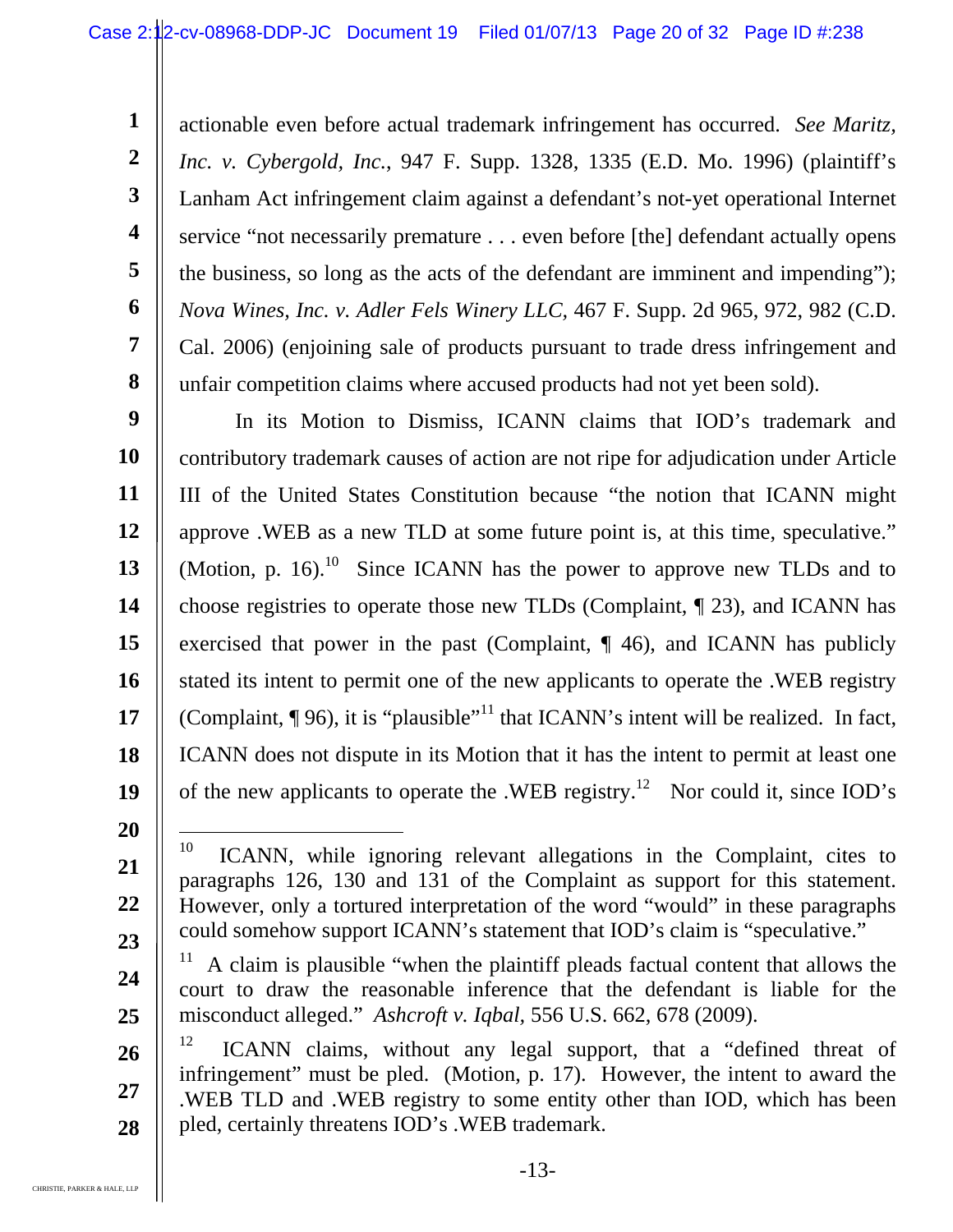allegations must be taken as true and construed in the light most favorable to IOD. *Coal. For ICANN Transparency, Inc. v. Verisign, Inc.,* 611 F. 3d 495, 500 (9th Cir. 2000).

 Even though IOD has not sought relief under the Declaratory Judgment Act, ICANN suggests that IOD's Complaint must be dismissed because it seeks an "advisory opinion." (Motion, p. 16). In support of this claim, ICANN relies on *Swedlow, Inc. v. Rohm & Haas Co.*, 455 F.2d 884, 885 (9th Cir. 1972), a patent case interpreting the Declaratory Judgment Act decades before that interpretation was modified by *MedImmune, Inc. v. Genentech, Inc.*, 549 U.S. 118, 127 (2007).

**11 12 13 14 15 16 17**  The *Swedlow* Court dismissed plaintiff's claim because the defendant, whose plant was still under construction at the time of suit, could complete its plant without infringing plaintiff's patents, especially since technology could change during the time it would take for the defendant to complete construction of its plant. *Swedlow*, 455 F.2d at 886. The Court found that a claim would be ripe for adjudication if the defendant had "an immediate capability and intent to produce an allegedly infringing item." *Id.*

**18 19 20 21 22 23**  The facts in the instant case are quite distinguishable from *Swedlow*, even assuming that *Swedlow* is applicable to this case. To be in a similar position to the defendant in *Swedlow,* ICANN would have started developing an application process for new TLDs but would not have yet determined whether it would take applications for .WEB TLD. That, however, is not the factual posture of this case as alleged in the Complaint.

**24 25 26 27 28**  IOD has alleged that ICANN has the capability and the intent to award the operation of the .WEB TLD registry in the Internet's primary DNS root system controlled by ICANN to some entity other than IOD because (a) ICANN has been granted that power by the United States Government, (b) ICANN has exercised that power in the past, (c) ICANN has received non-refundable deposits by seven

**1** 

**2** 

**3** 

**4** 

**5** 

**6** 

**7** 

**8** 

**9**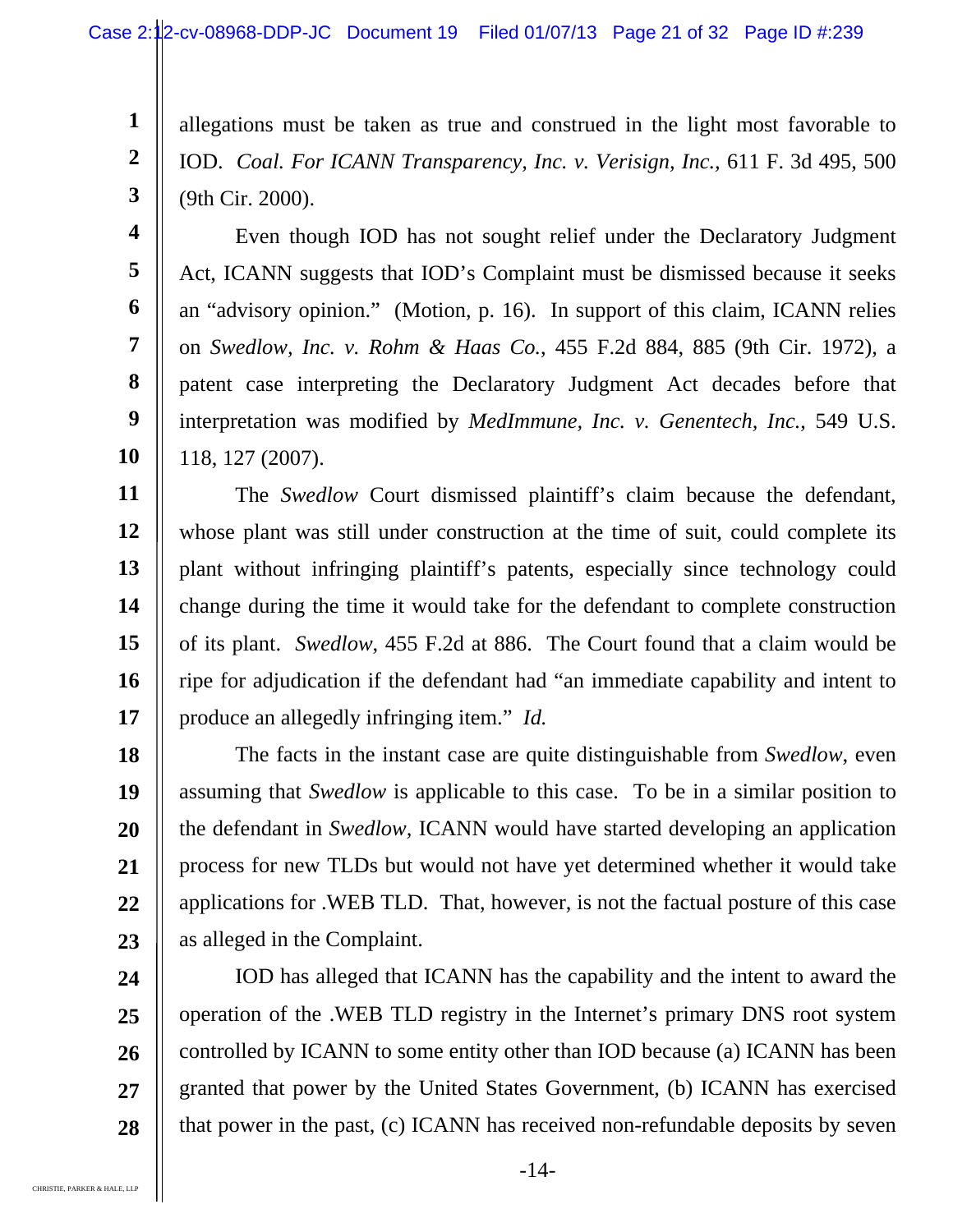**1 2 3 4 5 6 7 8 9 10 11 12**  applicants to operate the .WEB TLD registry and (d) ICANN has announced that intent in press releases, postings on its website and through its guidebook. These allegations remove the contingent nature of ICANN's operation, transforming the threatened infringement to a definite intent with ICANN's obvious ability to commence infringing use (or contribute to such infringing use by the awarded applicant). *See AARP v. 200 Kelsey Associates, LLC*, 2009 U.S. Dist. LEXIS 969 at 27, (S.D. N.Y. Jan. 6, 2009) (court found it reasonable to infer not only use, but also use within the channels of interstate commerce sufficient to satisfy the Lanham Act standard, where defendants were "actively seeking licensees to publish" a magazine with the same name as the plaintiff's trademark, and had conducted "extensive analysis of the publishing industry" to prepare for the magazine launch).

**13 14 15**  Since IOD has sufficiently established that an Article III actual case or controversy does exist, ICANN's Motion to Dismiss for lack of subject matter jurisdiction should be denied.

**E. IOD's Claim For Trademark Infringement Under 15 U.S.C. §1114 Is Well Pled Because The Complained Of Use Is Likely To Cause Confusion With IOD's .WEB Mark** 

**19 20 21 22 23**  IOD owns a United States trademark and service mark registration for the .WEB mark. (Complaint, ¶ 94). In its Motion, ICANN does not dispute this fact. Nor does ICANN claim that IOD failed to properly allege that ICANN used the infringing mark in commerce. *Brookfield Commc'ns, Inc. v. West Coast Entm't Corp*., 174 F.3d 1036, 1047 (9th Cir. 1999)

**24 25 26 27 28**  Rather, in its Motion, ICANN has proffered only one reason to dismiss IOD's claim for trademark infringement under 15 U.S.C. §1114. ICANN claims that IOD will be unable to establish that ICANN's threatened use of the .WEB mark (by intending to permit at least one of the new applicants to operate the .WEB registry) is likely to cause consumer confusion. *Brookfield,* 174 F.3d at

**16** 

**17**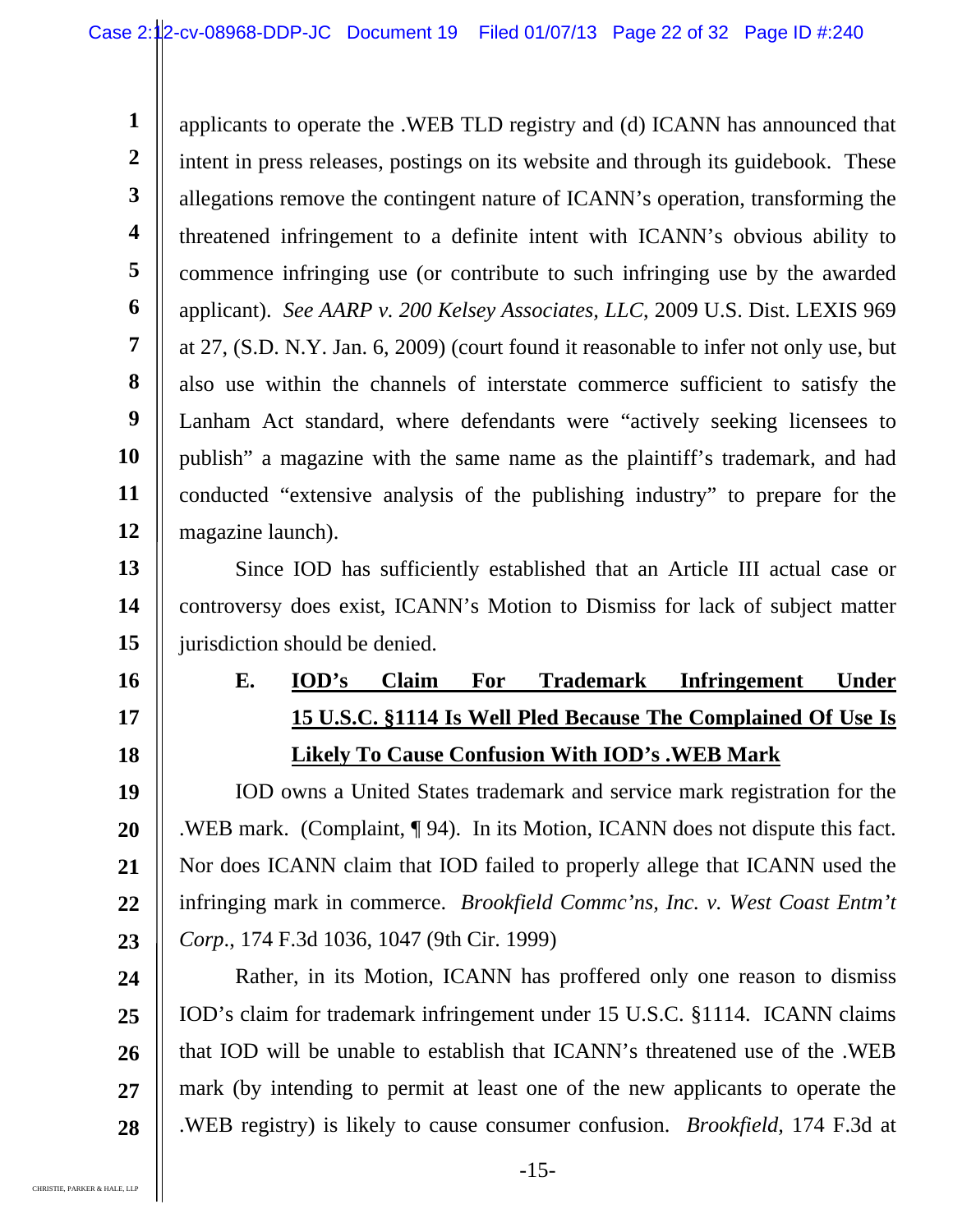1047. ICANN claims that there can be no likelihood of confusion when the services which ICANN, and those to whom ICANN contributes in their infringement, are "totally unrelated to the goods and services for which IOD's mark is registered." (Motion, p. 18). *See AMF Inc. v. Sleekcraft Boats*, 599 F.2d 341, 348-49 (9th Cir. 1979) ("If the goods are **totally unrelated**, there can be no infringement because confusion is unlikely.") (emphasis added).

**7 8 9 10 11 12 13 14 15 16**  ICANN is mistaken because it fails to conduct the proper legal and factual analysis using the Ninth Circuit's standard to determine whether the goods and services at issue<sup>13</sup> are "totally unrelated." *Sleekcraft* defined related goods and services as those "'which would be reasonably thought by the buying public to come from the same source if sold under the same mark.'" *Sleekcraft*, 599 F.2d at 348 n.10 (citations omitted). This is determined by examining facts probative of: "whether the products are: (1) complementary; (2) sold to the same class of purchasers; and (3) similar in use and function." *Network Automation, Inc. v. Advanced Sys. Concepts*, 638 F.3d 1137, 1150 (9th Cir. 2011) (citing *Sleekcraft*, 599 F.2d at 350).<sup>14</sup>

**26 27 28**  In order to determine that there is a likelihood of confusion, the goods or services need not be identical or even competitive. *See Sleekcraft*, 599 F. 2d at 350. The inquiry is whether the goods are related, not identical. Furthermore, the issue is not whether the goods will be confused with each other, but rather

**1** 

**2** 

**3** 

**4** 

**5** 

**6** 

**<sup>18</sup>  19 20 21 22 23 24 25**  l <sup>13</sup> IOD alleges that, under its .WEB trademark, IOD offers a wide range of goods and services "including online retail store services featuring computer accessories." (Complaint, ¶ 32). Therefore, in order to determine whether the goods and services at issue are related, the Court must examine whether ICANN's selling the rights to operate a .WEB TLD registry, and the use by others of a .WEB TLD registry, would create a likelihood of confusion with IOD selling computer accessories online under the .WEB mark. ICANN attempts to mislead the Court by reciting goods and services of the .WEB mark unrelated to the services which ICANN is providing, such as mouse pads, CD holders, fanny packs, etc. (Motion, p. 18). ICANN further attempts to mislead the Court by claiming that the goods and services at issue for ICANN are merely "coordinating the Internet's DNS and accepting applications for new TLDs." (*Id.*).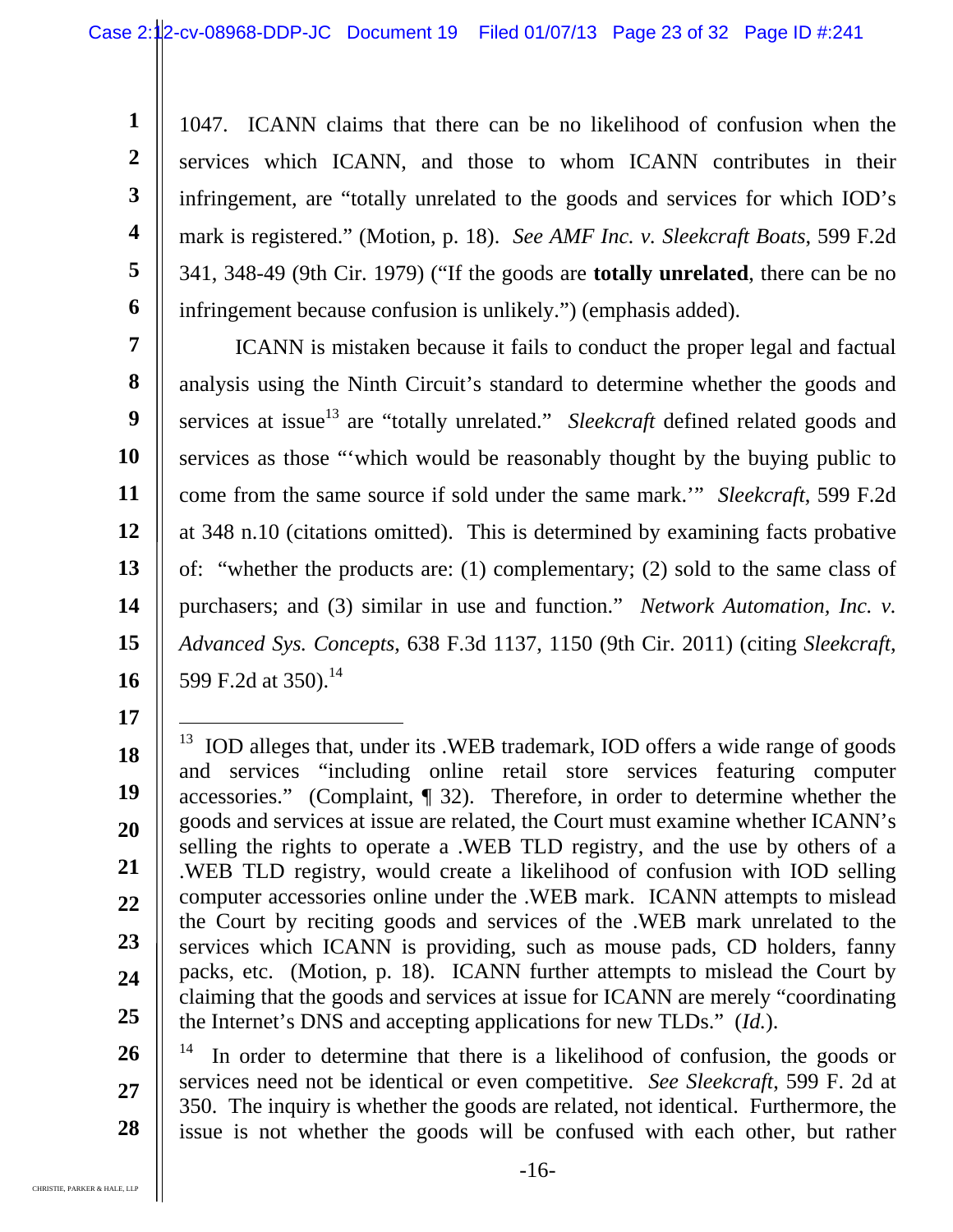**1 2 3 4 5 6 7 8 9 10 11 12**  In its Motion, ICANN fails to conduct this fact-driven analysis. *See Levi Strauss & Co. v. Blue Bell, Inc.,* 778 F.2d 1352, 1355 n. 5 (9th Cir. 1985) ("trial courts disfavor deciding trademark cases in summary judgments because the ultimate issue is so inherently factual.... Additionally, the question of likelihood of confusion is routinely submitted for jury determination as a question of fact.")(citations omitted)*; Thane Intern. Inc. v. Trek Bicycle Corp.,* 305 F. 3d 894, 902 (9th Cir. 2002) (analysis of likelihood of confusion issue "usually requires a full record"). And, in the context of a Motion to Dismiss, such a factual analysis is viewed with disfavor. *See Rennie & Laughlin, Inc. v. Chrysler,* 242 F. 2d 208, 213 (9th Cir. 1957) ("a case should be tried on the proofs rather than the pleadings"); *Ocasio-Hernandez,* 640 F. 3d at 12-13 (a court must not "attempt to forecast a plaintiff's likelihood of success on the merits").

**13 14 15 16 17 18**  Even assuming that the Court should conduct such a factual analysis in resolving a Motion to Dismiss, there is no information in the record regarding whether the goods and services offered under IOD's .WEB trademark are complementary, or sold to the same or similar class of purchasers. Further, there is no information in the record regarding whether the products have a similar use and function.

**19 20 21 22 23**  And, in this case, it is not obvious whether the goods are complementary, or sold to the same class of purchasers, or similar in use and function. For example, discovery will reveal that current registry operators of TLDs sell computer accessories online. Verisign, the registry operator of the .COM TLD, has for many years provided computer security goods and services. Similarly,

**<sup>24</sup>  25 26 27 28**   $\overline{a}$ whether the public will be confused about their source. *See Safety-Kleen Corp. v. Dresser Indus., Inc*., 518 F.2d 1399, 1404 (C.C.P.A. 1975). Here, where both parties use the identical mark, .WEB, the products must be "substantially different" to avoid a likelihood of confusion. *See Sleekcraft*, 599 F. 2d at 350 (*citing Russell Chemical Co. v. Wyandotte Chemicals Corp*., 337 F.2d 660, 661 (C.C.P.A. 1964).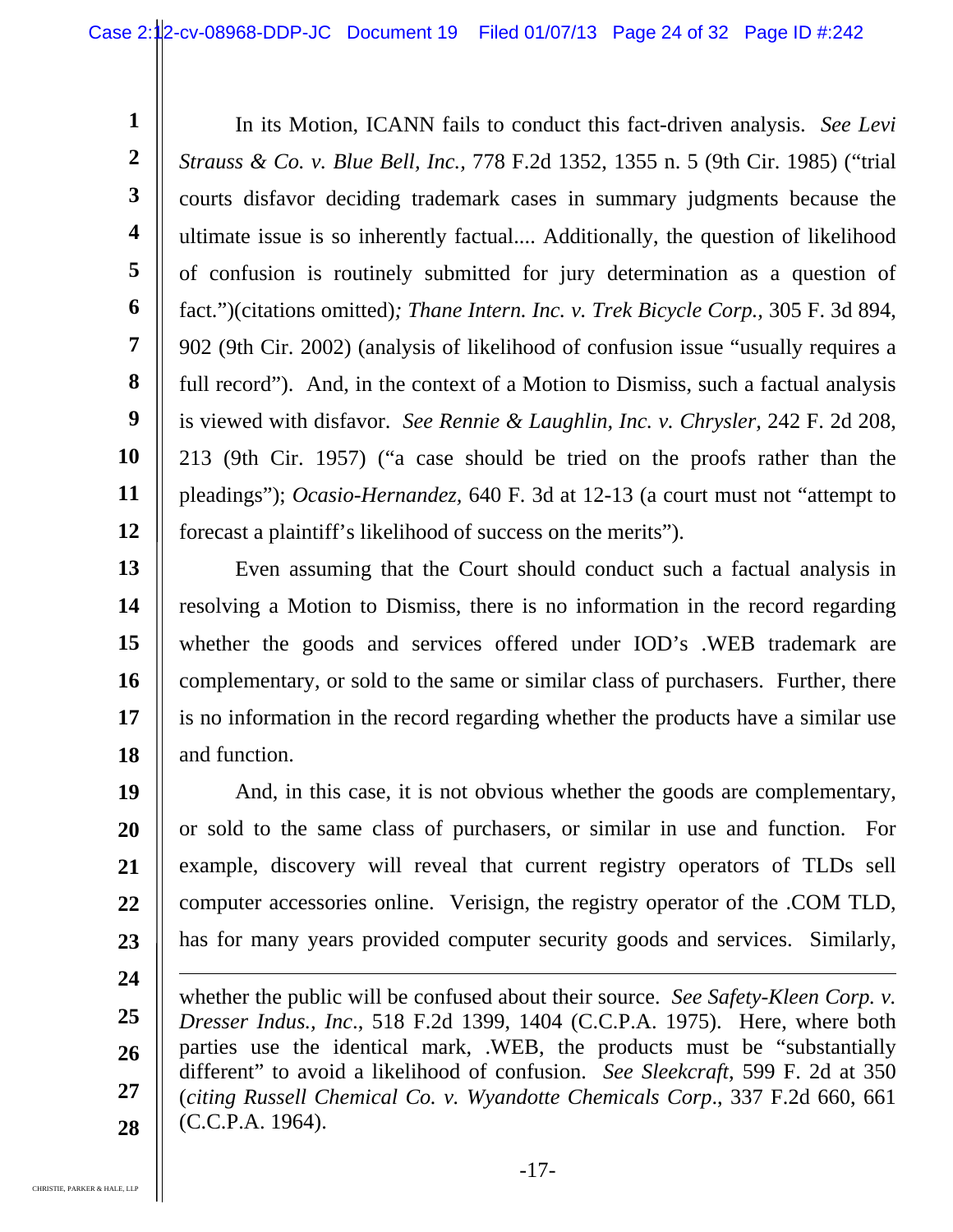Verisign and other registry operators of TLDs sell computer services which protect against attacks, and managed DNS services. Accordingly, the online retail store services featuring computer accessories recited in IOD's .WEB registration appear complementary to the goods and services complained of in the Complaint. The Court must construe the complaint in the light most favorable to IOD. *Mohammed,* 579 F. 3d at 943.

It is improper, at this stage, for the Court to conduct a factual determination as to the likelihood of confusion and the relatedness of the goods and services at issue. And discovery will reveal that online retail store services featuring computer accessories are complementary to the operation of the .WEB TLD registry. As such, the Court should deny ICANN's Motion to Dismiss on those grounds.

### **F. IOD's Claim For Trademark Infringement (15 U.S.C. §1125) Is Well Pled Because IOD's .WEB Mark Is Not Generic**

## **1. There Is No Collateral Estoppel On This Issue**

**16 17 18 19 20 21 22 23**  ICANN moves to dismiss IOD's claim for trademark infringement under 15 U.S.C. §1125 because "this Court has already decided that IOD's alleged .WEB TLD enjoys no trademark protection." (Motion, p. 19). ICANN repeatedly cites to *Image Online Design, Inc. v. Core Association*, 120 F. Supp. 2d 870 (C.D. Cal. 2000) *appeal docketed*, No. 00-56284 (9th Cir. July 2000) as support for this proposition. (Motion, pp. 11, 17, 19, 20). However, ICANN fails to inform the Court that the *Core* case is on appeal and, therefore, the case cannot support issue preclusion or collateral estoppel.<sup>15</sup> *Arizona v. California*, 530 U.S.

**24** 

 $\overline{a}$ 

**1** 

**2** 

**3** 

**4** 

**5** 

**6** 

**7** 

**8** 

**9** 

**10** 

**11** 

**12** 

**13** 

**14** 

**<sup>25</sup>  26 27 28**  15 It is surprising that ICANN failed to mention in its brief that the *Core* case is on appeal. This fact was specifically discussed at the Conference of Counsel Prior to Filing of Motions pursuant to Local Rule 7-3. As such, at the very least, when ICANN cited to the *Core* case in its Motion it should have added "*appeal docketed,* No. 00-56284 (9th Cir. July 2000)" to the end of the citation.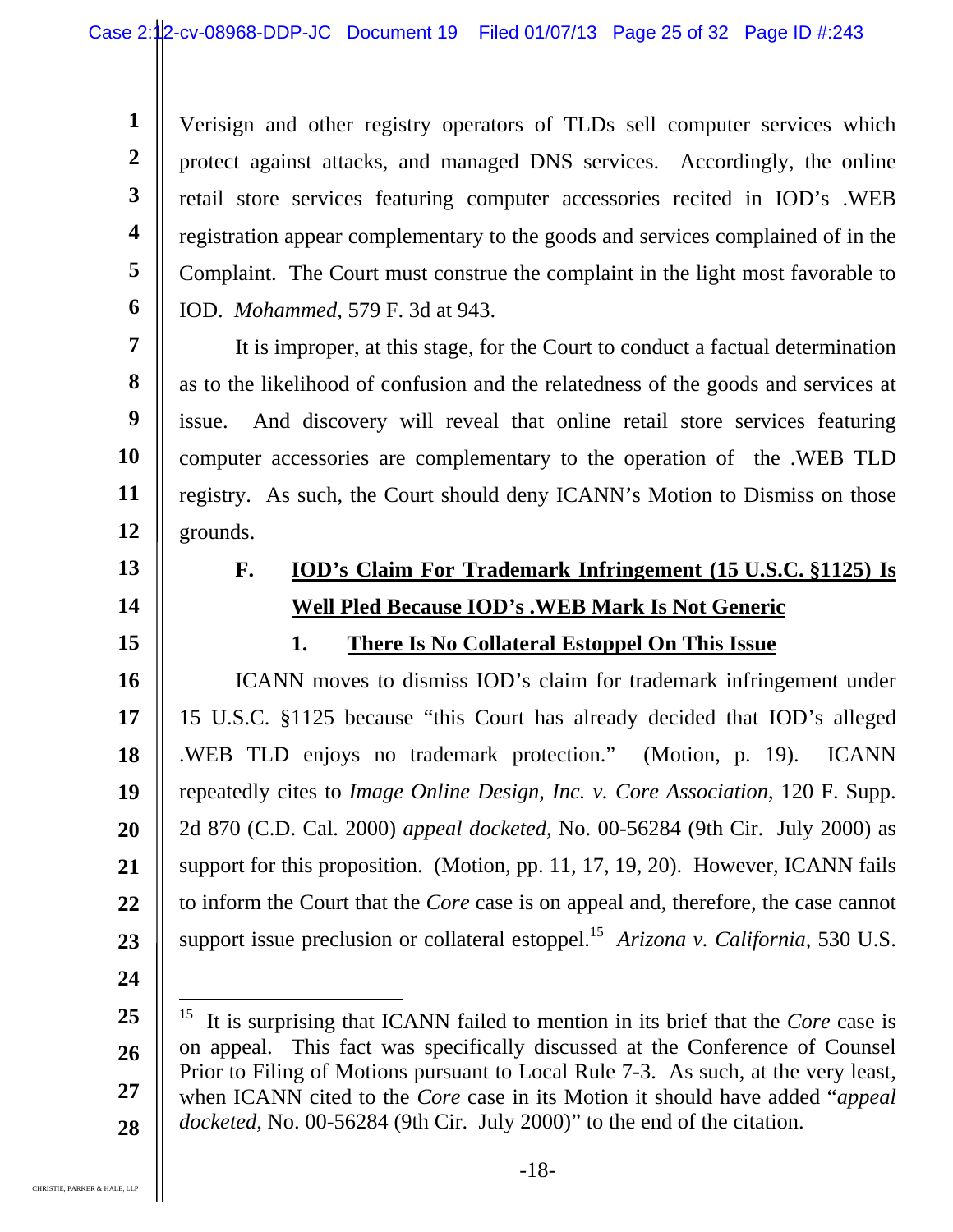392, 414 (2000) ("It is the general rule that issue preclusion attaches only '[w]hen an issue of fact or law is actually litigated and determined by a valid and **final judgment**.'") (emphasis added); *Grieve v. Tamerin*, 269 F. 3d 149, 153 (2nd Cir. 2001) (the doctrine of collateral estoppel or issue preclusion requires "a valid and final judgment on the merits"). Since the *Core* case is currently on appeal, it is not a "final" judgment.

**7 8 9 10 11 12 13 14 15 16 17 18 19**  In fact, since the Ninth Circuit will be deciding whether .WEB is a valid trademark for registry services, the Court should consider staying this issue *sua sponte*. 16 *See Hynix Semiconductor, Inc. v. Rambus Inc.*, 2009 U.S. Dist. LEXIS 10939, at \*15 (N.D. Cal. Feb. 3, 2009) (quoting *CMAX, Inc. v. Hall*, 300 F. 2d 265, 269 (9th Cir. 1962) (*sua sponte* staying case pending a decision by the Federal Circuit on the same issue presented in summary judgment motions). A court may stay proceedings as part of its inherent power "to control the disposition of the causes on its docket with economy of time and effort for itself, for counsel, and for litigants." *Landis v. North Am. Co*., 299 U.S. 248, 254 (1936). Since the Ninth Circuit's analysis of the validity of the .WEB mark for registry services will likely bear directly on this Court's consideration of this part of ICANN's Motion to Dismiss, staying this issue will prevent the considerable waste of the Court's and the parties' resources.

**20** 

**1** 

**2** 

**3** 

**4** 

**5** 

**<sup>21</sup>  22 23 24 25 26 27 28**   $\overline{a}$ 16 It should be noted that district court decided the *Core* case twelve years ago. "The Internet in general, and the DNS in particular, is marked by extraordinary plasticity. The DNS has already undergone considerable change in the Internet's brief history to date, and may undergo even more radical changes in the near future under the auspices of ICANN and DNSO. There is nothing inherent in the architecture of the Internet that prevents new gTLDs from constituting expressive speech. How broad the permissible bandwidth of expression is in this context depends on the future direction of the DNS. Therefore, 'we should be shy about saying the final word today about what will be accepted as reasonable tomorrow,' particularly 'when we know too little to risk the finality of precision.'" *Namespace Inc. v. Network Solutions Inc.,* 202 F. 3d 573, 586 (2nd Cir. 2000).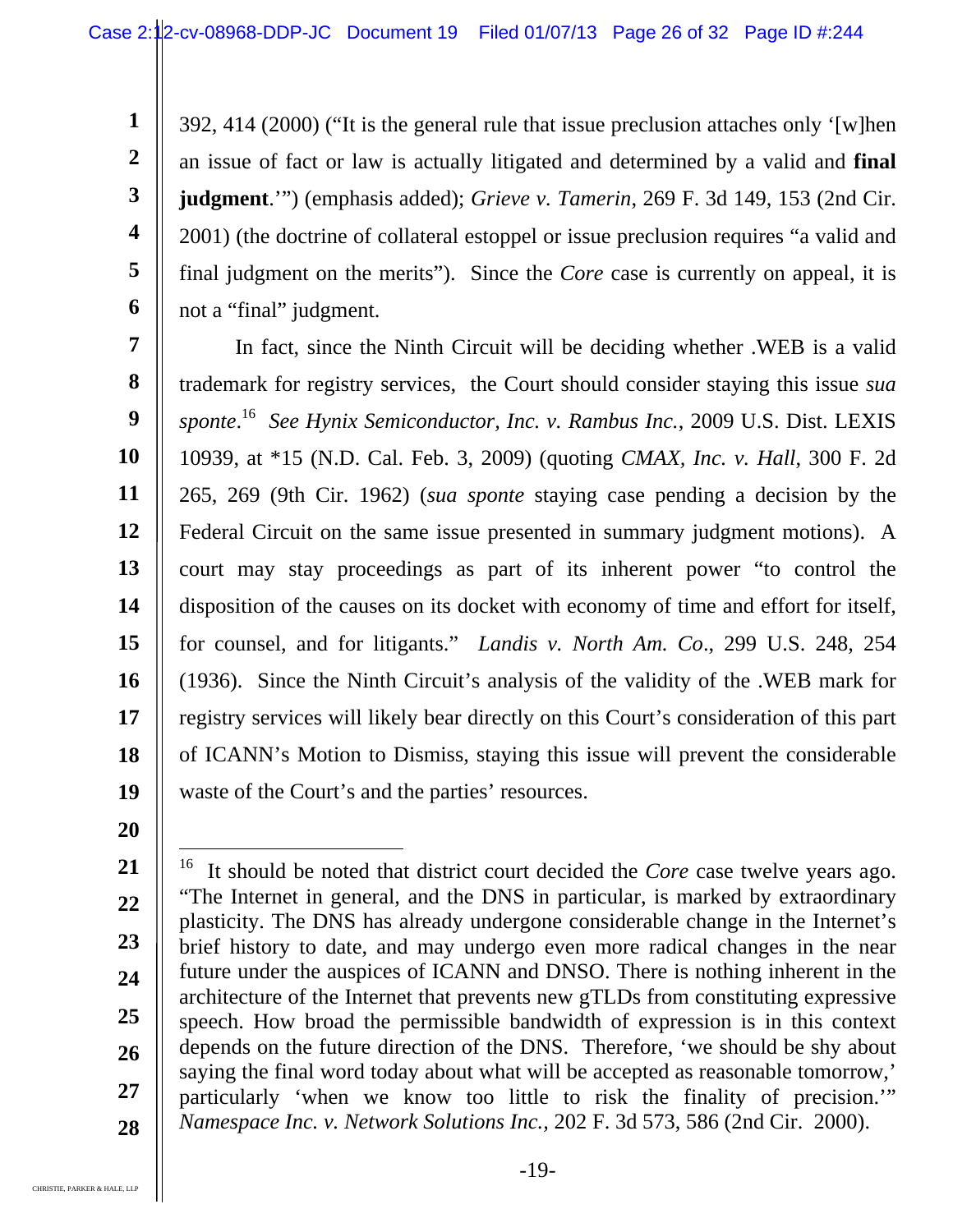**2** 

**3** 

**4** 

**5** 

**6** 

**7** 

**8** 

**1** 

## **2. The .WEB Mark Is Not A Generic Term For The Goods And Services Being Offered By IOD**

IOD has pled that the .WEB mark is valid and enforceable for a myriad of goods and services, including (a) registry services (Complaint, ¶ 29); (b) low cost DNS services and email forwarding services (Complaint, ¶ 31); and (c) online retail store services featuring computer accessories (Complaint, ¶ 32). In its Motion, ICANN claims that since .WEB is a generic TLD, it is not entitled to trademark protection. (Motion, p. 19). ICANN, once again, is mistaken.

**9 10 11 12 13 14 15 16 17 18 19 20 21**  A "generic" term is one that refers, or has come to be understood as referring, to the genus of which the particular product or service is a species. *Abercrombie & Fitch Co. v. Hunting World*, 537 F.2d 4, 9-10 (2nd Cir. 1976). Generic terms are never protectable as trademarks. *Id* at 9-11. Under the *Abercrombie* test, however, IOD's mark for .WEB is not generic because it is not the common name of the good or services being used (registry services, low cost DNS services, email services, computer accessories, etc.). *See Two Pesos, Inc. v. Taco Cabana, Inc.*, 505 U.S. 763, 768 (1992) (A generic term identifies the genus of which the particular product is a species.). Examples of generic terms are "BLINDED VETERANS" for a service organization for blind veterans, *Blinded Veterans Association v. Blinded American Veterans Foundation*, 872 F.2d 1035, 1048 (D.C. Cir. 1989); and "CELLULAR SALES" for sales of cellular phones, *Cellular Sales, Inc. v. MacKay*, 942 F.2d 483, 485 (8th Cir. 1991).

**22 23 24 25 26 27 28**  Furthermore, genericness is a question of fact. *Committee for Idaho's High Desert, Inc. v. Yost*, 92 F.3d 814, 821 (9th Cir. 1996); *Yellow Cab Co. of Sacramento v. Yellow Cab of Elk Grove, Inc.*, 419 F.3d 925, 929 (9th Cir. 2005); *In re Northland Aluminum Products, Inc.,* 777 F.2d 1556, 1559 (Fed. Cir. 1985) (whether a term is a generic name is a question of fact; evidence of public understanding of the term may be obtained from "any competent source, such as consumer surveys, dictionaries, newspapers and other publications"). As such,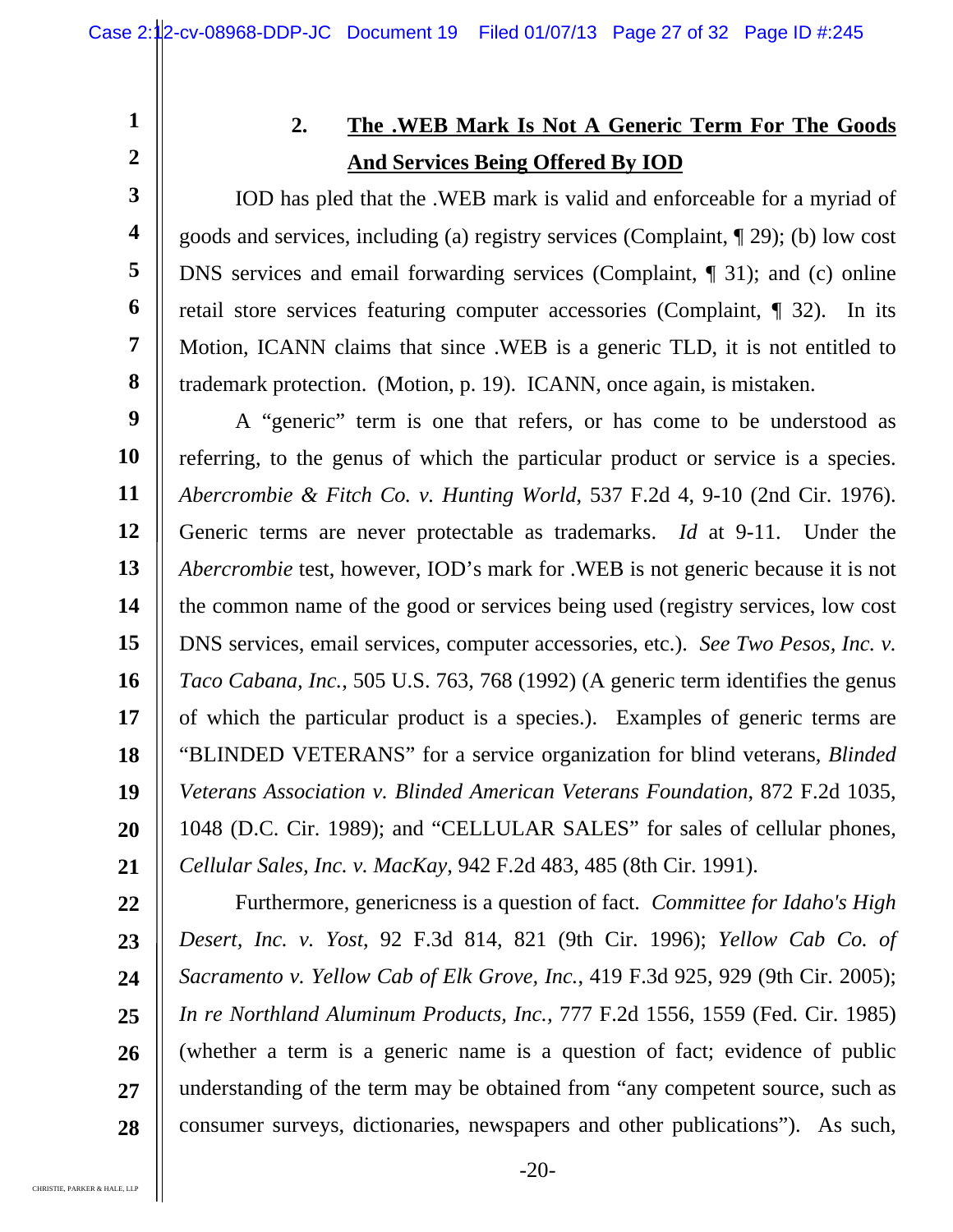most courts hold that genericness cannot be determined on a motion to dismiss. *McZeal v. Sprint Nextel Corp.,* 501 F.3d 1354 (Fed. Cir. 2007) (reversing dismissal on a Fed. R. Civ. P. 12(b)(6) motion where district court held the alleged mark to be generic); *but see Closed Loop Marketing, Inc. v. Closed Loop Marketing, LLC*, 589 F. Supp. 2d 1211 (E.D. Cal. 2008).

**6 7 8 9 10 11 12 13 14 15 16**  ICANN also mistakenly states that "TLDs generally serve no source identifying function and, thus, are not trademarks." (Motion, p. 19). This argument, which is plainly contrived for this litigation, is inconsistent with ICANN's own rules for adding new TLDs. In fact, ICANN recognizes that its process for adding new TLDs may result in trademark or service mark infringement, (Complaint, ¶ 65), which can only mean that these new TLDs have source-identifying functions.<sup>17</sup> In its guidelines, ICANN provides a mechanism for trademark owners to file an objection that its trademarks are infringed by the new TLDs. (*Id.*). Thus, by adopting an "objection" process, ICANN implicitly admits that TLDs do have source identifying function and can therefore infringe the rights of another.

**17 18 19 20 21 22 23 24 25**  ICANN cites to the Trademark Manual of Examining Procedure, ("TMEP") §1215.02(d) issued by the Patent and Trademark Office ("PTO"), which provides guidelines to PTO examiners for review of applications. (Motion, p. 19). Section 1215.02(d), which states that "[i]f a mark is composed solely of a TLD for 'domain name registry services'" registration should be refused, is not applicable, much less controlling, here for several reasons. First, as described above, ICANN uses its .WEB mark for many goods and services other than domain name registry services and the mark is plainly not generic for those goods and services. Second, the TMEP is not legal precedent. "Of course, the TMEP is

**1** 

**2** 

**3** 

**4** 

**<sup>26</sup>  27 28**  l  $17$  If TLDs are generic and serve no source identifying function, as ICANN now claims in its Motion, then these new TLDs could not possibly infringe the rights of others.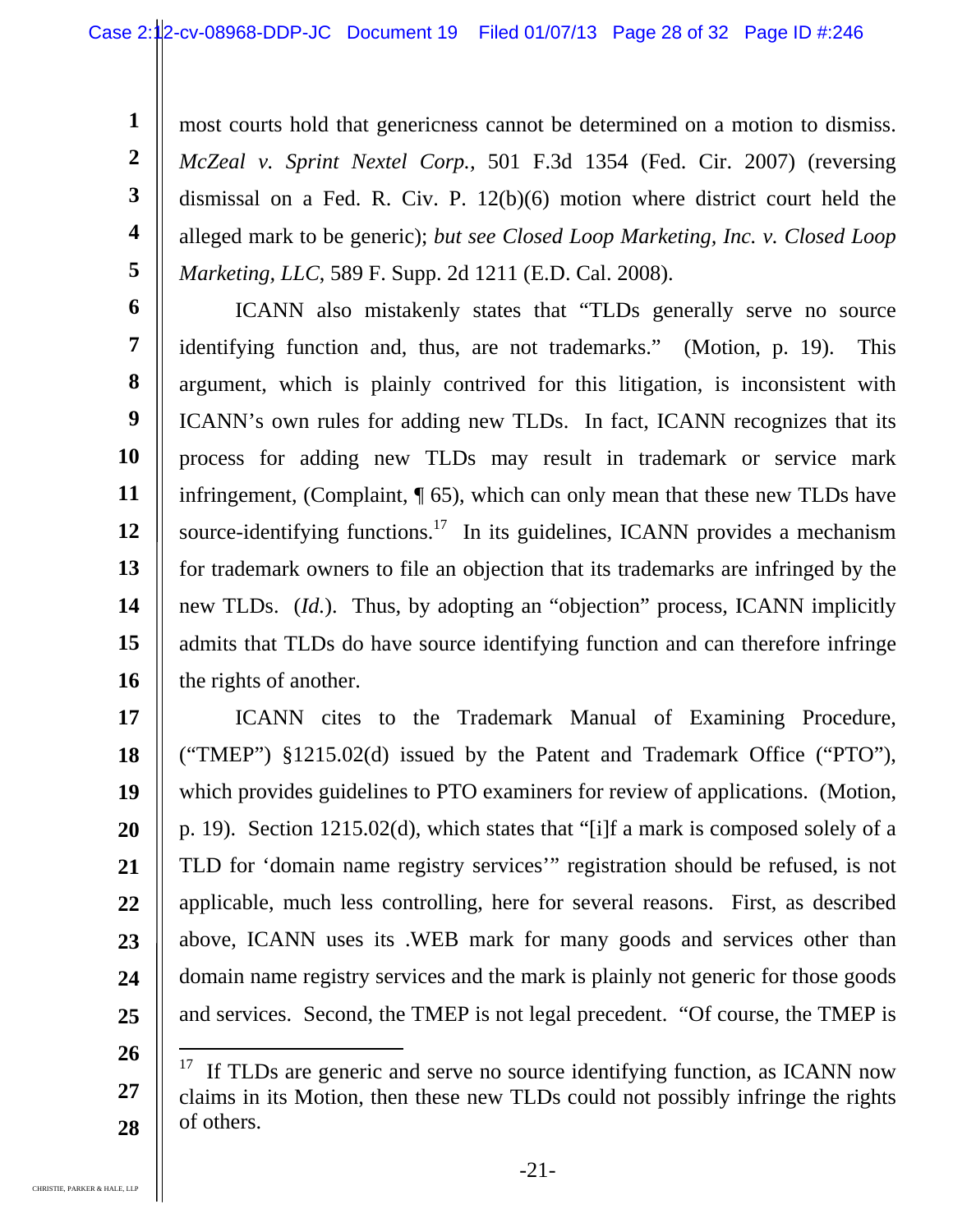not binding on this Board and **is certainly not binding upon a court**." *Capital Speakers, Inc. v. Capital Speakers Club*, 41 U.S.P.Q.2d 1030, 1035 (TTAB 1996) (emphasis added). *See West Florida Seafood v. Jet Restaurants*, 31 F.3d 1122, 1127 n. 8 (Fed. Cir. 1994) (the TMEP does not have the force and effect of law).

**5 6 7 8 9 10**  Additionally, and contrary to the TMEP, **the PTO has registered TLDs as trademarks**. Many TLD registry operators who use their TLD as a mark, just like IOD does, have already registered the TLD or a similar variant thereto, with the PTO in connection with their domain registration services. Several examples include .ORG (Reg. No. 3044328); .BIZ (Reg. No. 2746004); .TRAVEL (Reg. No. 3313153) and .LA (Reg. No. 3510613).<sup>18</sup>

**11 12 13 14 15 16 17 18**  Finally, ICANN relies on dicta in *Brookfield*<sup>19</sup> for its claim that "the Ninth" Circuit has found that the source identifying nature of an Internet domain name, if any, lies in the characters that precede the TLD, and not the TLD itself." (Motion, p. 19). ICANN, again, is mistaken. In fact, the *Brookfield* Court plainly stated that "[t]he domain name is more than a mere address: like trademarks, second-level domain names communicate information as to source." *Brookfield*, 174 F.3d at 1055. The logic behind the Ninth Circuit's view is plain: If an Internet address communicates information as to source, then it is like a

**19** 

**20** 

**21** 

**1** 

**2** 

**3** 

<sup>18</sup> It should be noted that some of the registrations required the applicant to disclaim part of the mark, thereby limiting somewhat the scope of the registration.

**<sup>22</sup>  23 24 25 26 27 28**  19 The Ninth Circuit in *Brookfield* analyzed whether the parties' marks, when used as part of a domain name, were similar. Specifically, the marks were part of the second-level domain name and ended with .com. In that context, the Court concluded that "[b]ecause many companies use domain names comprised of ".com" as the top-level domain with their corporate name or trademark as the second-level domain, [] the addition of ".com" is of diminished importance in distinguishing the mark." *Brookfield*, 174 F.3d at 1055. Consequently, the *Brookfield* decision is not probative of the issues herein, and it certainly is not controlling of the specific issue of whether the mark .WEB is generic for IOD's goods and services.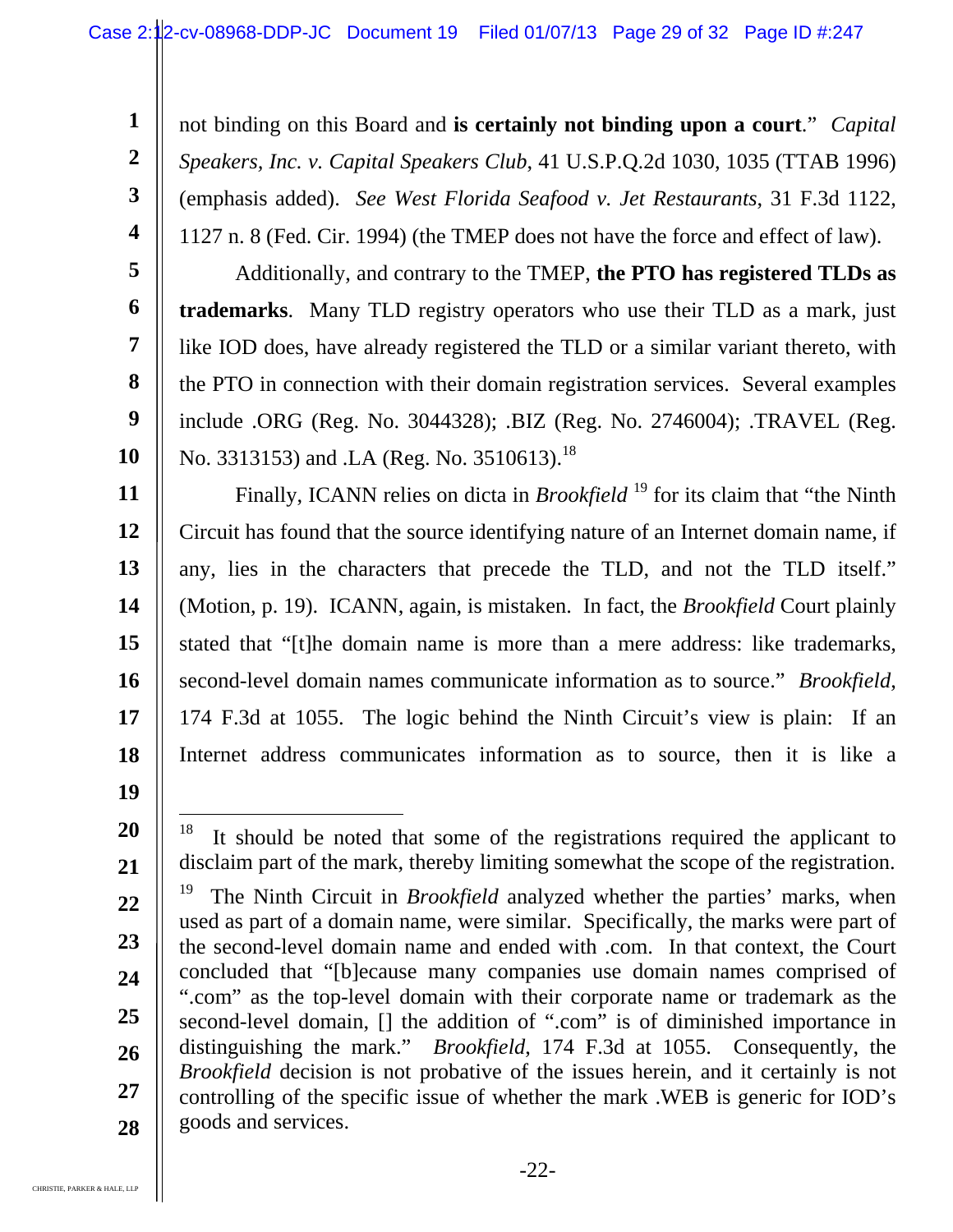trademark and is protectable.

**2 3 4 5 6 7 8 9**  For years, TLDs have communicated information as to source and thus served as a trademarks and service marks, including .WEB. (Complaint, ¶ 39.). Indeed, with the introduction of new TLDs by ICANN, thousands of new TLDs will be introduced and any distinction between a domain name and a TLD's ability to convey or communicate information as to source will forever be anachronistic. In fact, any distinction has already become anachronistic because thousands of TLDs already exist via alternate DNS root systems—including IOD's .WEB. (Complaint,  $\P$  30).<sup>20</sup>

**10** 

**11** 

**1** 

### **G. IOD Has Properly Pled Its Claims For Intentional Interference With Contracts And With Prospective Economic Advantage**

**12 13 14 15 16 17 18 19 20 21 22**  IOD alleges that it maintains contractual relationships with its customers, who purchase IOD's .WEB services including the ability to register a domain name in IOD's .WEB registry. (Complaint, ¶ 136). IOD further alleges that ICANN knows of these contractual relationships. (Complaint, ¶ 137). IOD also alleges that ICANN has intentionally interfered with these contracts by allowing other entities to apply for and operate a .WEB registry in the Internet's primary DNS root system controlled by ICANN. This would result in computer users, that were searching for IOD's customers' computers, would reach other computers instead. (Complaint, ¶ 138). Since ICANN has announced its intent to permit an entity other than IOD to operate the primary Internet .WEB registry, IOD's customers can no longer be certain that IOD will be able to fulfill its

**23** 

 $\overline{a}$ 

**<sup>24</sup>  25 26 27 28**  <sup>20</sup> ICANN also moves to dismiss the contributory trademark infringement claims in the Complaint because "IOD's Complaint does not set forth any plausible claims for direct trademark infringement by ICANN . . . or anyone else. Without a plausible claim for direct infringement, there can be no contributory trademark infringement." (Motion, p. 21). Since, IOD's trademark claims are plausible, its contributory claims against ICANN are also proper and ICANN's motion should therefore be denied.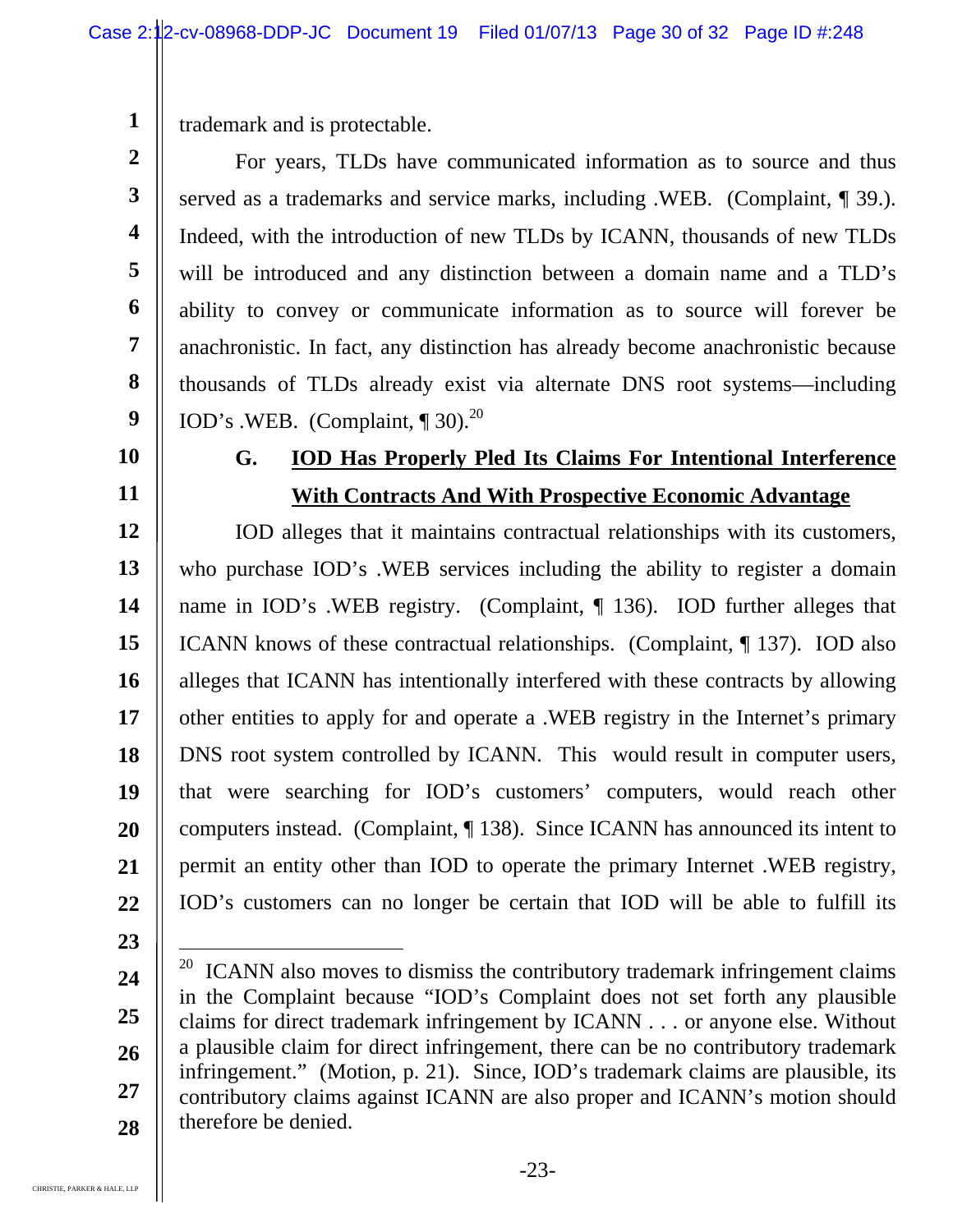contractual obligations. (Complaint, ¶ 139). Finally, as a result of these actions, IOD has been damaged. (Complaint, ¶ 140). These allegations are plainly sufficient to state a claim under California law for intentional interference with a contract. *See Quelimane Co., Inc v. Stewart Title Guaranty Co.,* 19 Cal. 4th 26, 55 (1998).<sup>21</sup>

**6 7 8 9 10 11**  In its Motion, ICANN claims against IOD's intentional interference causes of action are simple, yet benign. First, ICANN claims that IOD did not identify the relevant contracts at issue, relying on *Semi-Materials Co., Ltd. v. SunPods, Inc.*, 2012 U.S. Dist. LEXIS 128584, at \*17 (N.D. Cal. Sept. 10, 2012). (Motion, pp. 21-22). In *SunPods,* however, the plaintiff only identified a contract to which the defendant was party. That is not at issue here.

**12 13 14 15 16 17 18 19 20 21 22 23**  Next, ICANN claims that IOD has not identified any of ICANN's intentional acts designed to induce a breach. (Motion, p. 22). Yet, paragraph 138 of the Complaint makes that allegation. In reality, ICANN is merely repeating (in a different form) its previous "speculative" claim that since it has not yet granted the .WEB TLD registry to another entity, IOD cannot allege any facts necessary to support its interference claim. (Motion, p. 22). As before, this claim should be ignored because IOD has alleged that ICANN's public affirmations of its intent to award the .WEB TLD registry to another entity **has disrupted and interfered with** IOD's ability to fulfill its contractual obligations. (Complaint, ¶ 139). *See Conte v. Jakks Pacific, Inc.,* 2012 U.S. Dist. LEXIS 174716 (E.D. Cal. Dec. 10, 2012) (motion to dismiss denied because letter sent to customers stating that the doll being sold by defendant was infringing was disruptive by causing concern to

**24** 

 $\overline{a}$ 

**1** 

**2** 

**3** 

**4** 

**<sup>25</sup>  26 27 28**  21 ICANN cites *Family Home & Fin. Ctr. Inc. v. Fed. Home Loan Mortg. Corp.*  for the claim elements but incorrectly notes that it involved a dismissal of the claims. (Motion, p. 21). Rather, the Ninth Circuit affirmed a summary judgment ruling against the claim, which had previously survived a motion to dismiss challenge in this Court. 525 F. 3d 822, 825-26 (9th Cir. 2008).